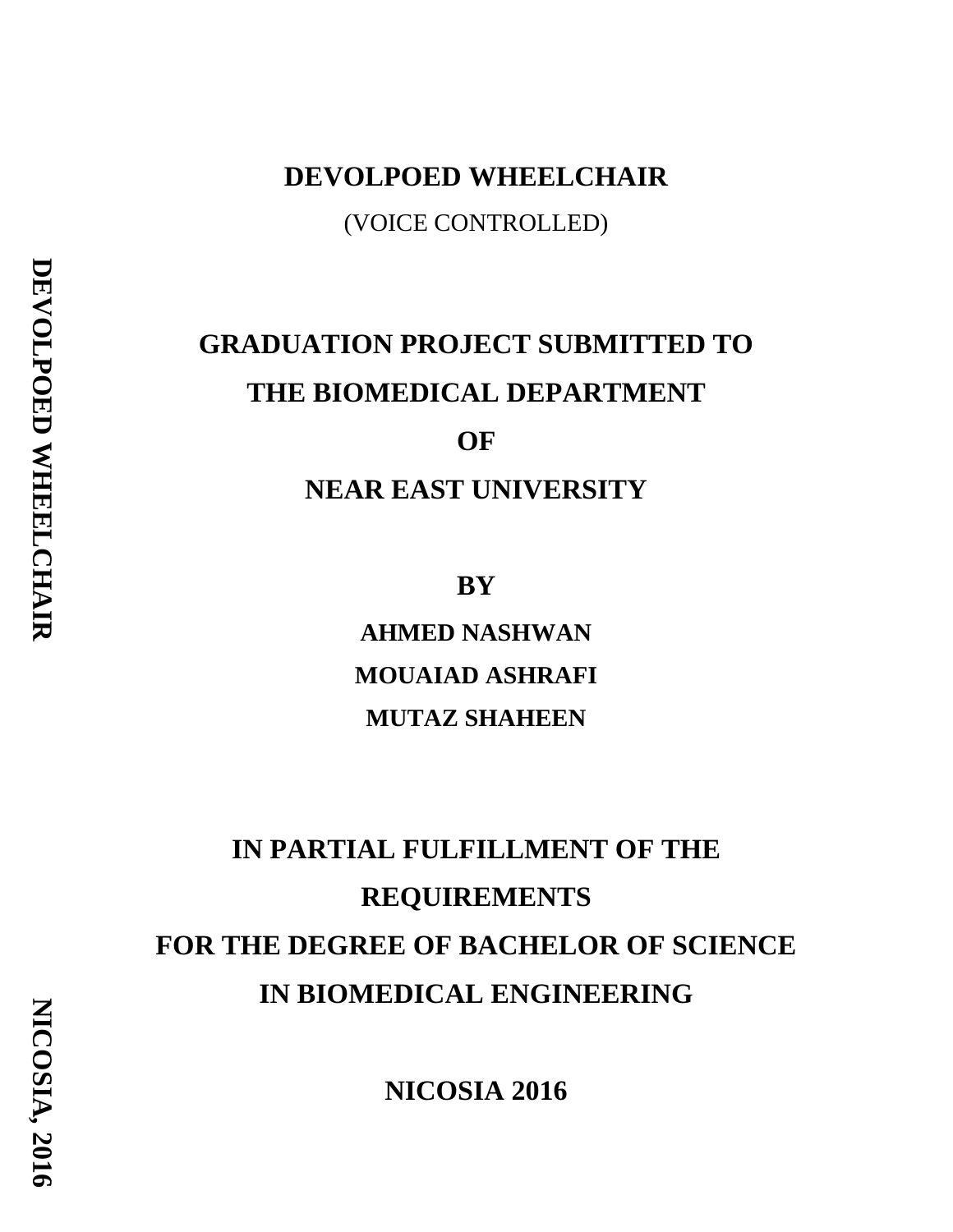# **DEVOLPOED WHEELCHAIR** (VOICE CONTROLLED)

# **GRADUATION PROJECT SUBMITTED TO THE BIOMEDICAL DEPARTMENT OF**

# **NEAR EAST UNIVERSITY**

**BY**

**MUTAZ SHAHIN MOUAIAD ASHRAFI AHMED NASHWAN**

# **IN PARTIAL FULFILLMENT OF THE REQUIREMENTS FOR THE DEGREE OF BACHELOR OF SCIENCE IN BIOMEDICAL ENGINEERING**

**NICOSIA 2016**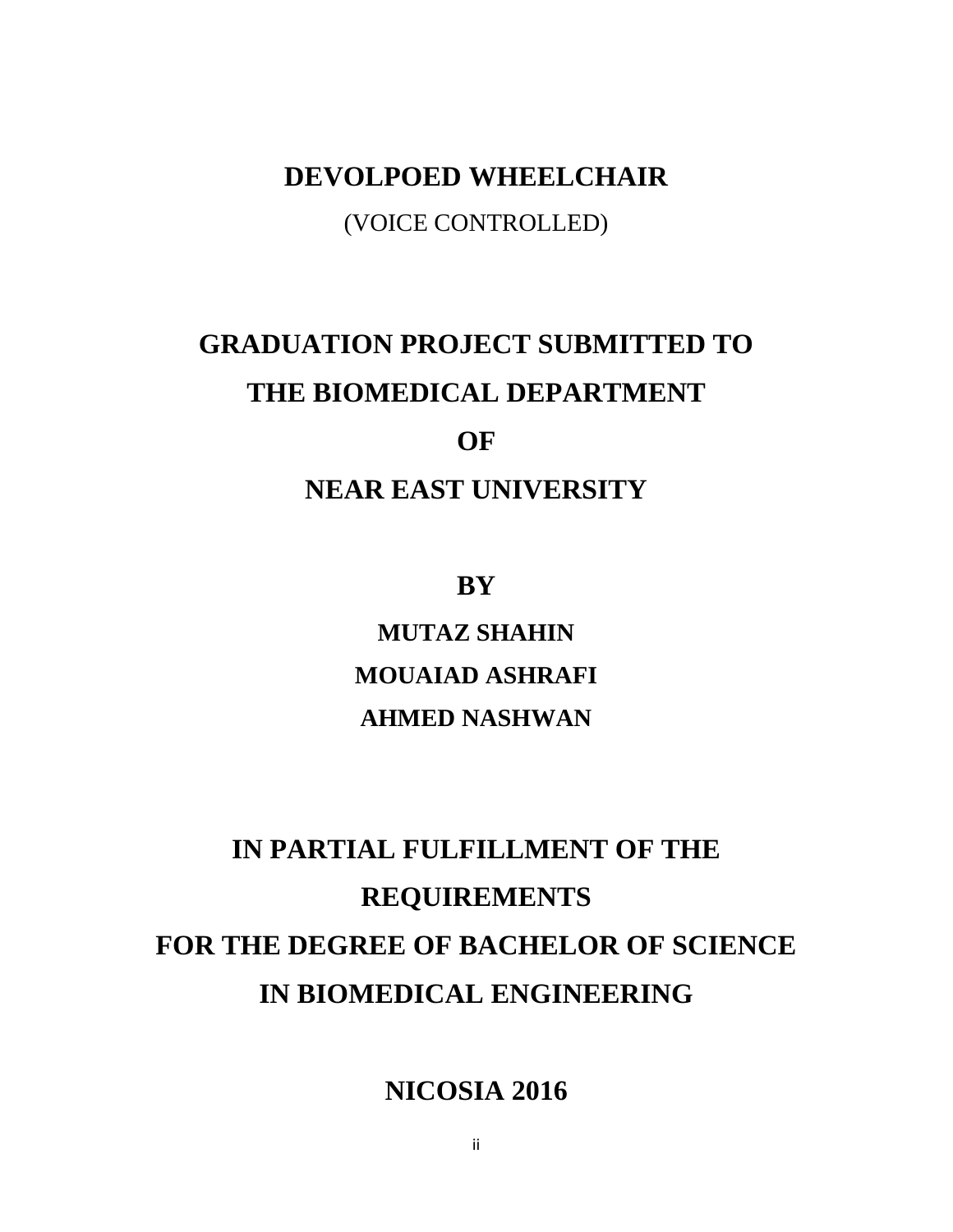### <span id="page-2-0"></span>**ACKNOWLEDGEMENTS**

First we would like to thank our supervisor Mr. Alper YOUSSOUF who has shown plenty of encouragement, patience and support. He guided us through this project as graduate students.

We are also thankful for the contributions and comments of the teaching staff of the Department of Biomedical Engineering.

We are especially grateful to [Assoc.Prof.Dr. Terin A](http://neu.edu.tr/en/node/1845)DALI for being a constant source of encouragement. She helped us gain self-confidence. Here also we would like to thank our co-advisor Msc. Ali IŞIN and Msc. Fatih NURÇİN and friends at the Department of Biomedical Engineering who helped us one way or another.

This project was generously supported by the Department of Biomedical Engineering of the Near East University.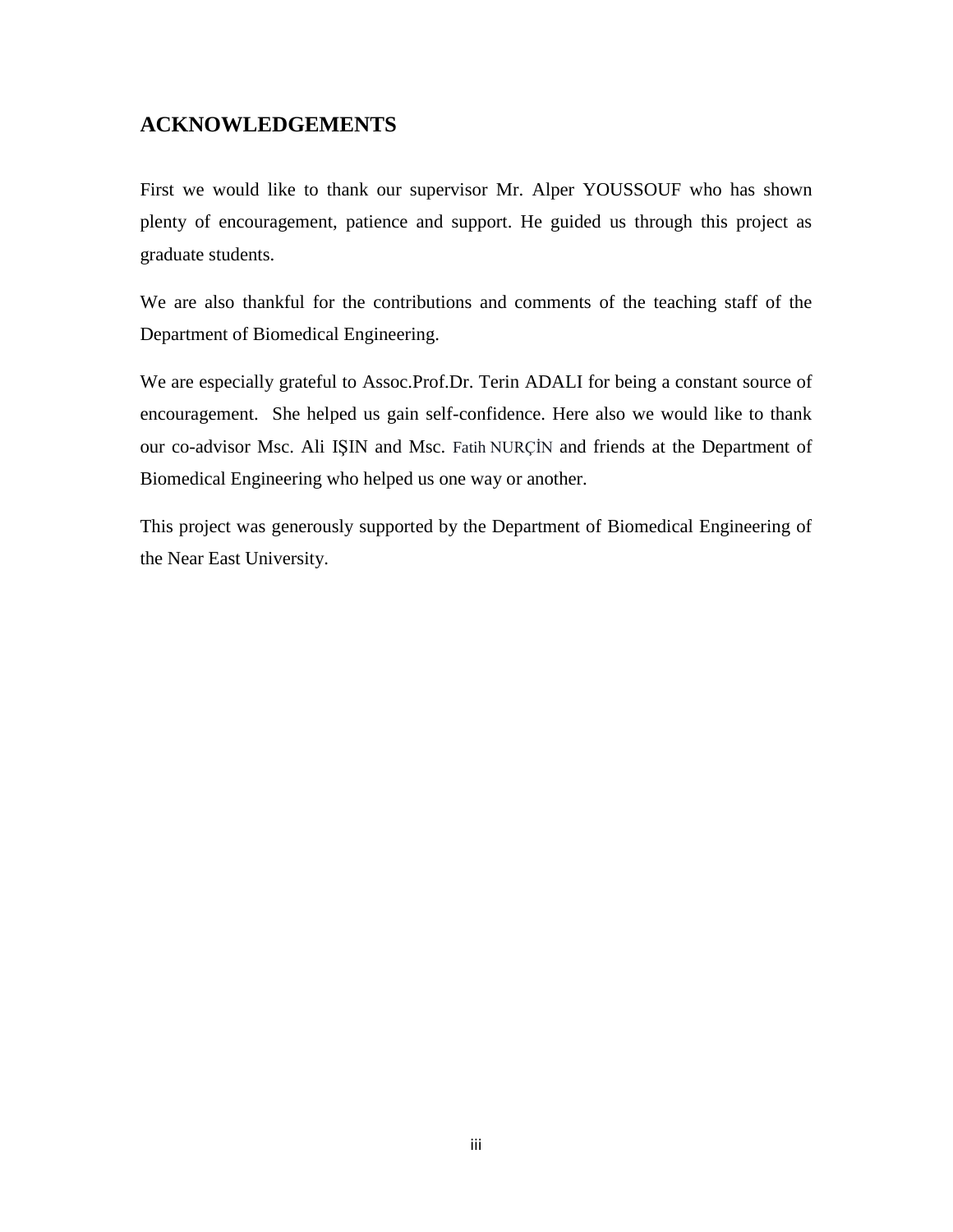## <span id="page-3-0"></span>**DEDICATION**

I would like to dedicate this project to my beloved parents, grandparents and family for their encouragement and support. Also to my friends, I will always appreciate all they have done.

Last but not least, I hope that peace and love find their way back to my wounded countries, Syria and Palestine.

MUTAZ SHAHIN–AHMED NASHWAN–MOUAIAD ASHRAFI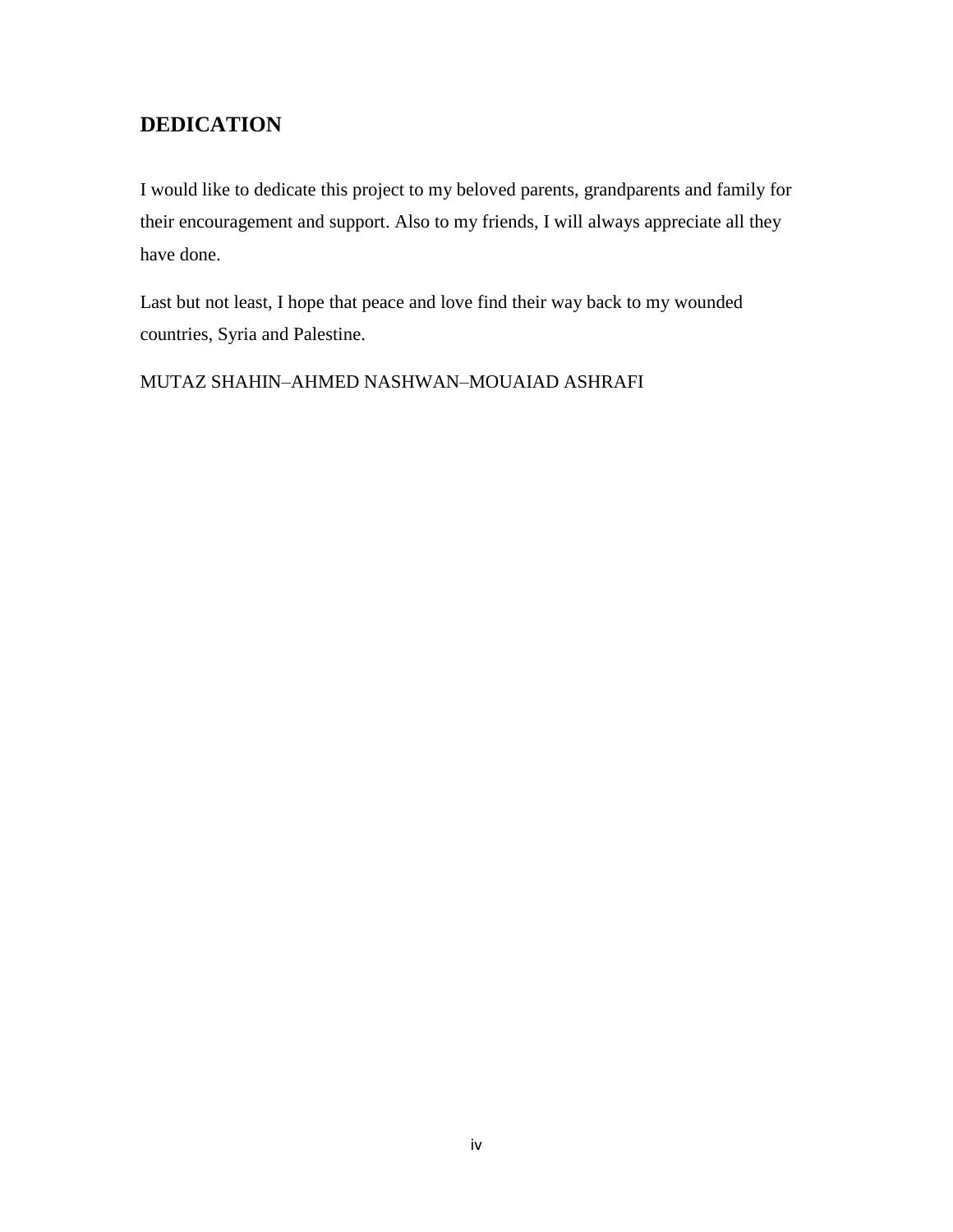#### <span id="page-4-0"></span>**ABSTRACT**

The present day society demands the people to be independent, irrespective of their natural challenges, mentally or physically. Physically impaired people have to rely on someone for fulfilling their even minor needs. The probability of them to go and interact with the outside world is very minimal, unless they are provided with modern moving tools such as a Wheel Chair. There are two possibilities of either using manual driven or electric powered driven wheel chairs. The former solution is only for the people who have disability in lower limbs and also long term usage poses further health problems. Additionally the efficiency of the manual driven wheel chairs are merely 10-20%.

This project aims to control a wheelchair by means of human voice. It enables the disabled people who can't move their hands and legs to move around independently using the voice recognition application which is interfaced with motors to make the movement easy as much as possible, using a voice recognition application which is interfaced with motors.

The prototype of the wheelchair is built using a computer software, in addition to its versatility and performance in mathematical operations and communication with other electronic devices. The system has been designed and implemented in a cost effective way so that if our project is commercialized the needy users in developing countries will benefit from it. In order to do that we applied a program carried on Arduino circuit which is connected to the voice recognition the signal operates a motor to control the movement of the chair.

In this way we have obtained a wheelchair which can be driven with using voice commands and with the possibility of avoiding obstacles and downstairs or holes detection. The wheelchair has also been developed to allow autonomous driving. The project, in which prototype has been produced, Electronic system configuration, a sensor system, a mechanical model, voice recognition and autonomous control are considered.

Keywords: voice control, intelligent wheelchair, speech recognition.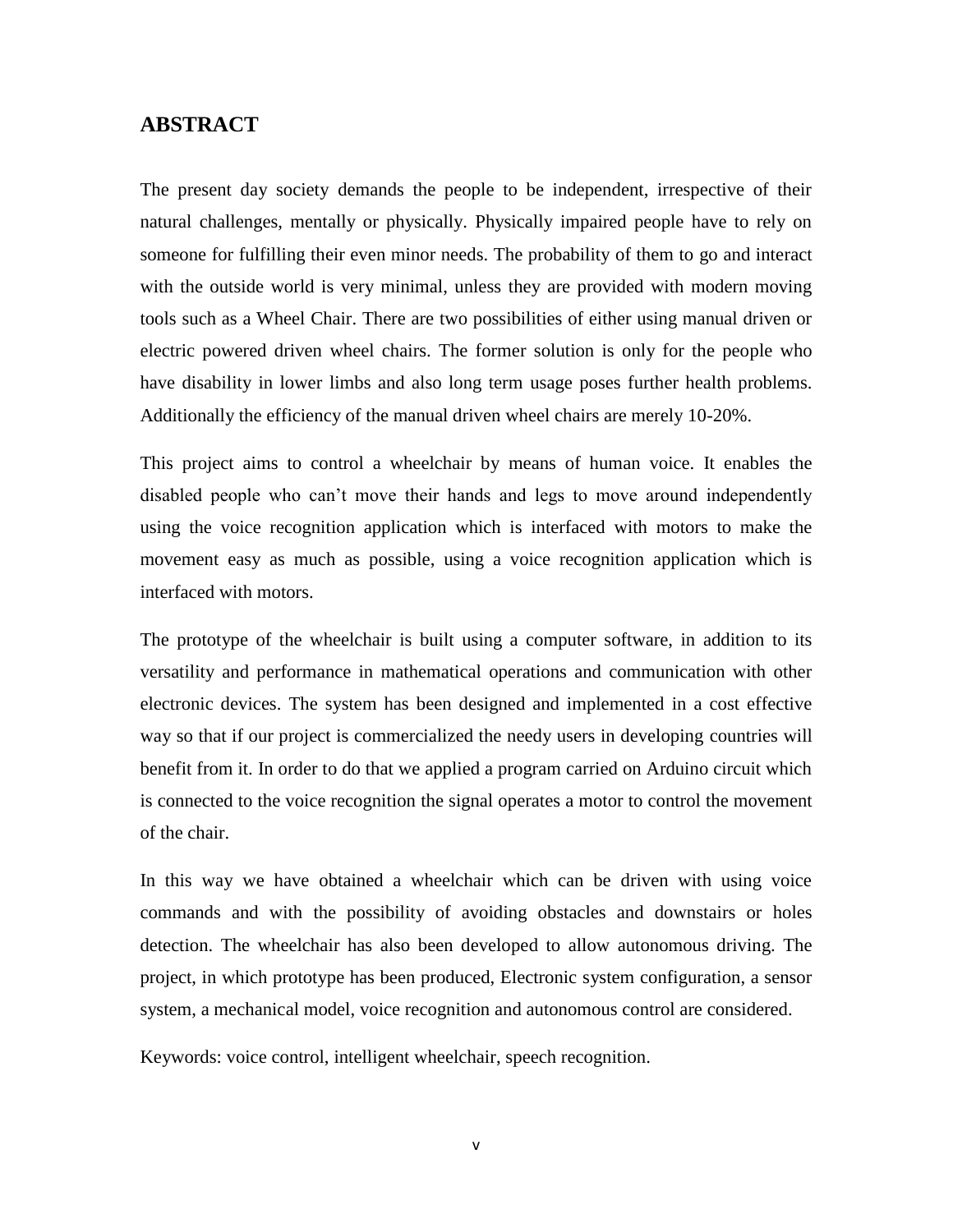## **CONTENTS**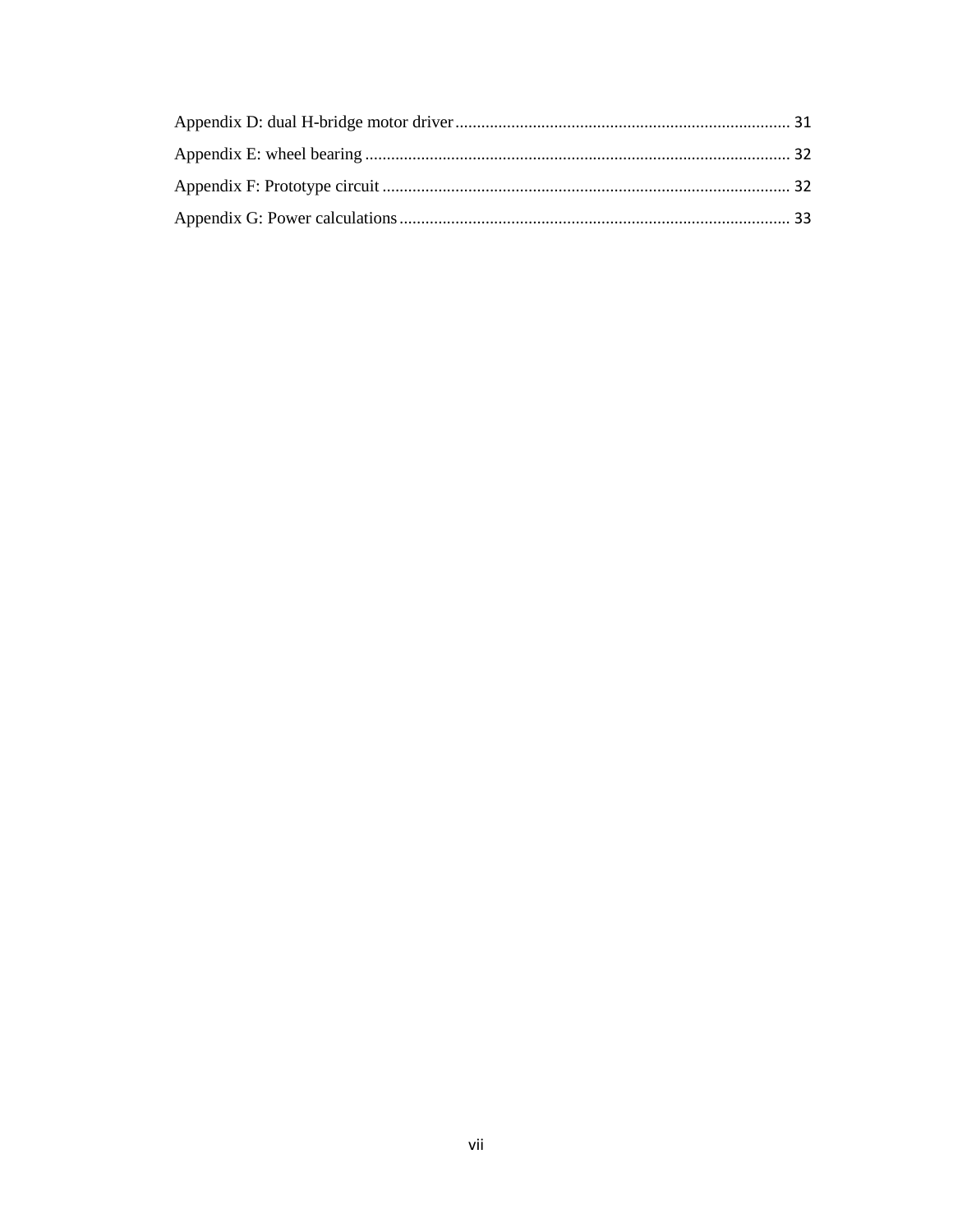## <span id="page-7-0"></span>**LIST OF FIGURES**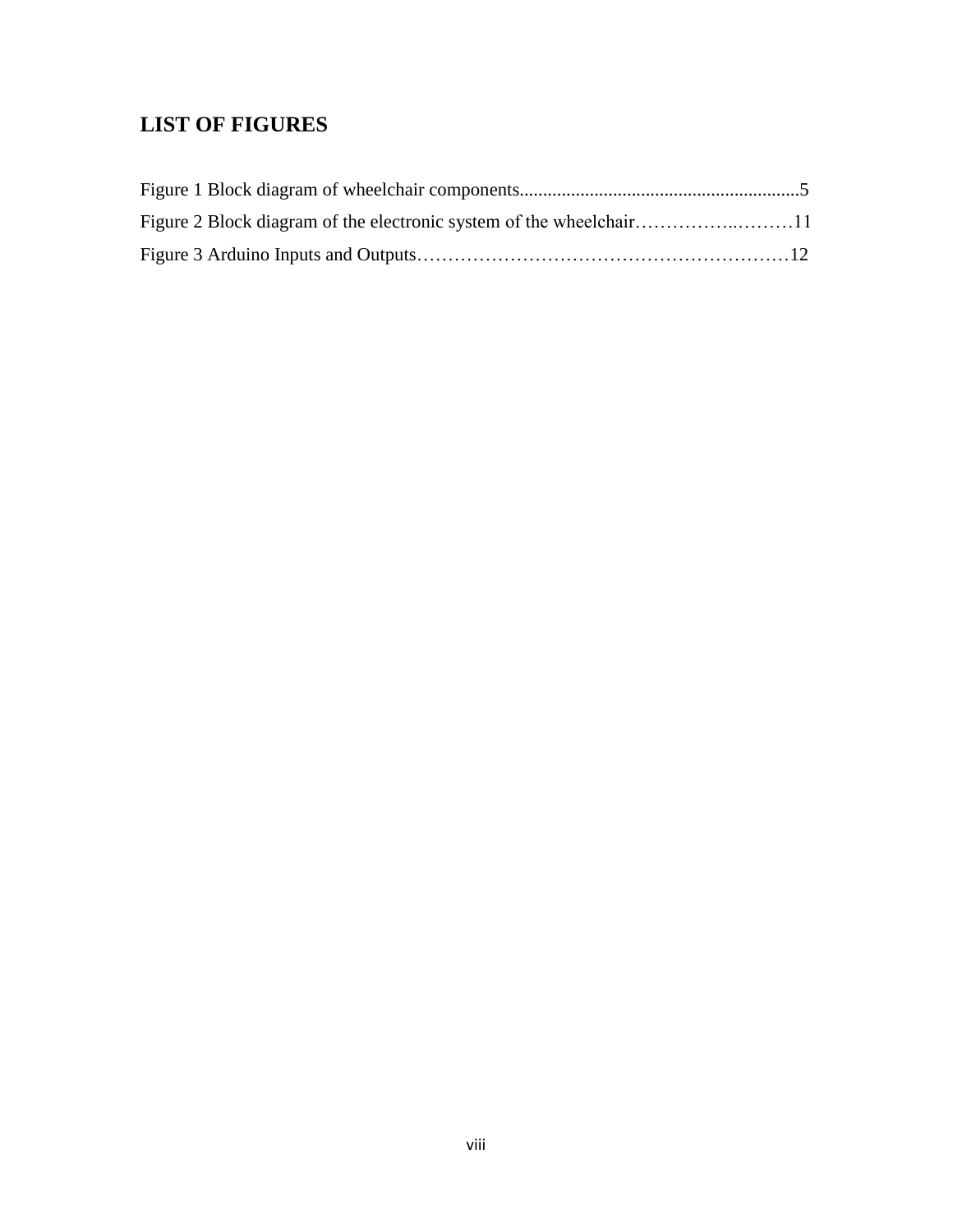## <span id="page-8-0"></span>**LIST OF TABLES**

|--|--|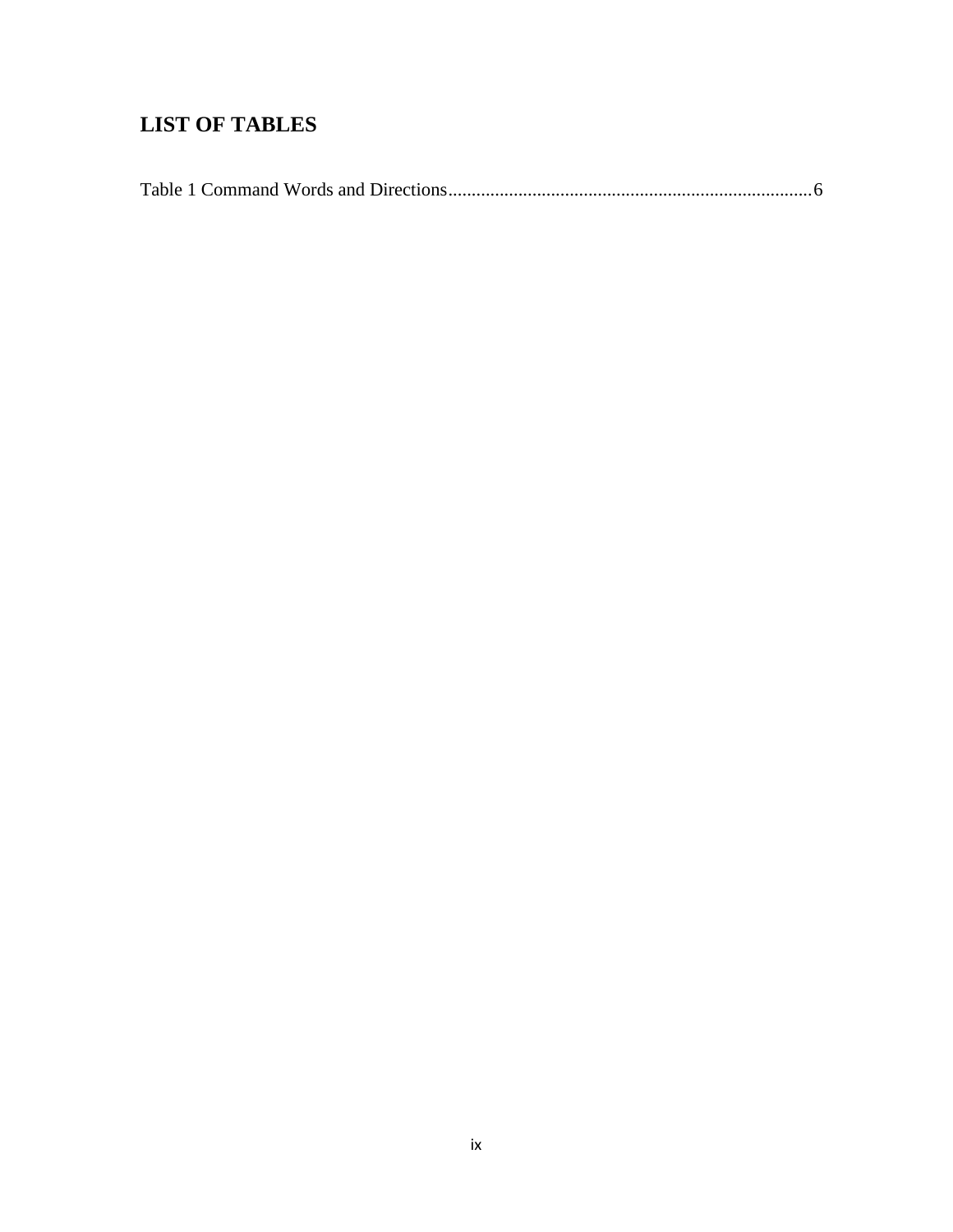# <span id="page-9-1"></span><span id="page-9-0"></span>**CHAPTER 1: INTRODUCTION**

## **1.1 Introduction**

"Give me a wheelchair that is light and compact, that fits in a small plane when I need to fly outing the wet season. Make sure it's comfortable, does not give me pressure sores, to make me look like a cripple straight out of hospital. It has to be easy to push because I want to get out, go crabbing in the boat and go fishing on the beach." (Hales S 2001) This quotation describes the needs of a wheelchair user in an Aboriginal community.

The number of people who need to move around with the help of some artificial means, whether through an illness or an accident, is continually increasing. These means have to be increasingly sophisticated, taking advantage of technological evolution, in order to increase the quality of life for these people and facilitate their integration into the working world. In this way a contribution may be made to facilitating movement and to making this increasingly simple and vigorous, so that it becomes similar to that of people who do not suffer deficiencies. Systems already exist which respond too many of the needs of people with different degrees of incapacity.

Recently, the old person and the physically handicapped person who use a wheelchair are increasing. However, only two type wheelchairs by the hand-operating and operating the joystick, have come into wide use. The former type needs muscular strength for the operation and the latter type needs the skill. Therefore, there is a problem that it is difficult for the old and the handicapped person to use these interfaces.

Today In biomedical sector, a wheelchair is an important device because of the recent advancements in the industrial populations. The demand of the physically handicapped and the aged are ever rising. As Smart wheelchair will play significant role in the future welfare society.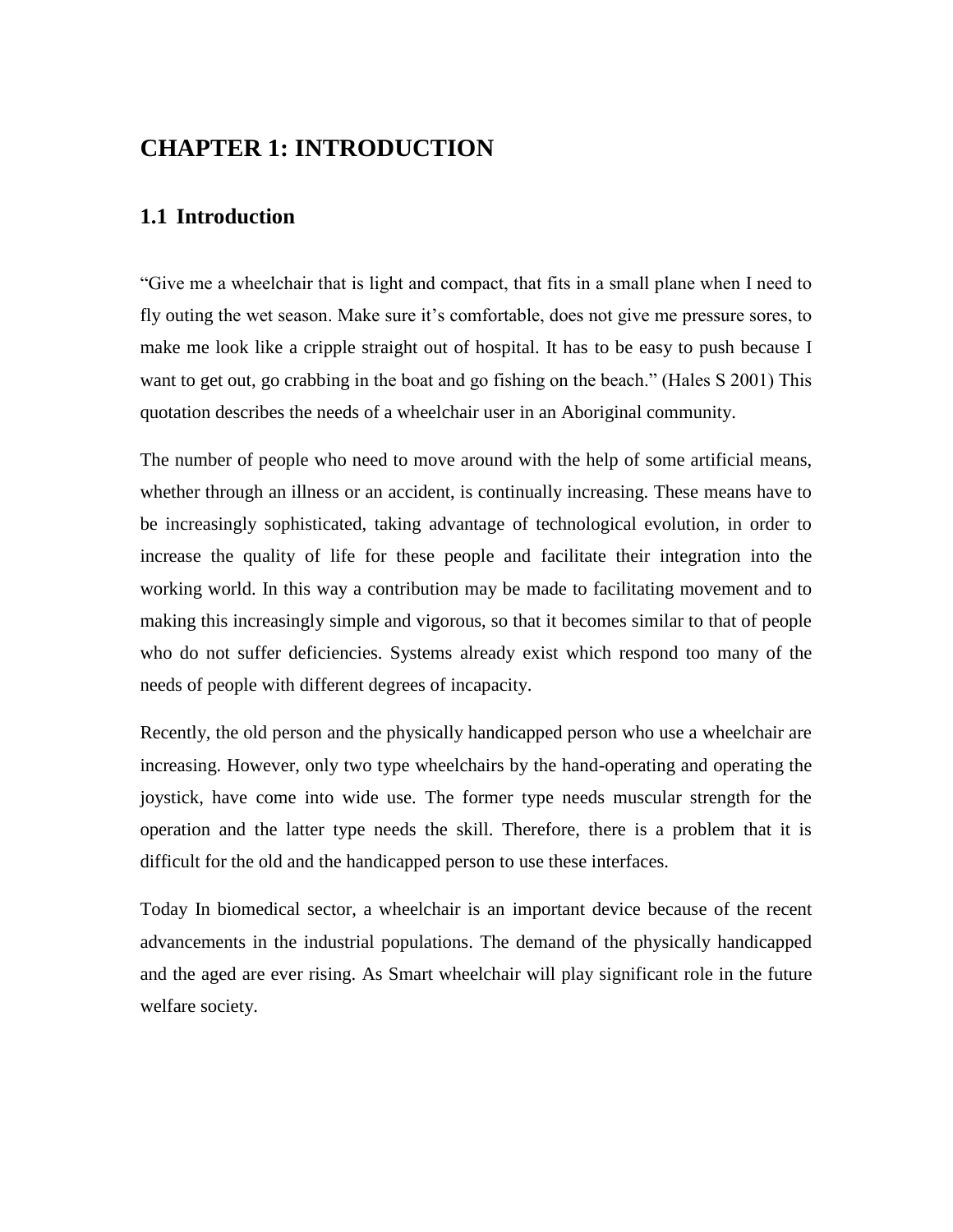The use of smart wheelchair inspires the view of the machine as partner rather than as an instrument. The present wheelchairs do not have combination of technologies for their working.

However, only two types of wheelchairs are available in market like hand operated and joystick operated have come into wide use.

We are trying to construct a voice controlled wheelchair; the system will recognize and follows natural language voice instructions such as "Start, Stop etc." The objective of this project is to make wheelchair moving forward, backward, Left & Right with the help of voice commands. A wheelchair fitted with obstacle sensor to achieve some independent mobility when any obstacle is there in front of wheelchair.

The obstacle sensor will help the rider control the wheelchair by taking over some of the decision for steering and avoiding objects until user is able to handle the job. The voice command is a person dependent, the voice command we provide to the voice recognition model is person dependent. The system comprises of transmitting section and receiving section. Initially, the voice command is stored in the data base with the help of the function keys.

The voice received is processed in the voice recognition system where the feature of the voice command is extracted and matched with the existing sample in the database. The module recognizes the voice and sends control messages to the microcontroller. The proposed Speech Recognition Based Wheelchair Operation allows physically disabled person to control the wheelchair easily without the need to use hands.

The movement of the powered wheelchair depends on the motor control and drive system which consists of microcontroller and motor driving. Once the voice recognition system recognizes the voice commands in comparison to the stored memory, the respective coded digital signals would be sent to the microcontroller which then controls the wheelchair accordingly.

#### <span id="page-10-0"></span>**1.2 Literature review**

A wheelchair is a wheeled mobility device in which the user sits. The device is propelled either manually (by turning the wheels by the hand) or via various automated systems,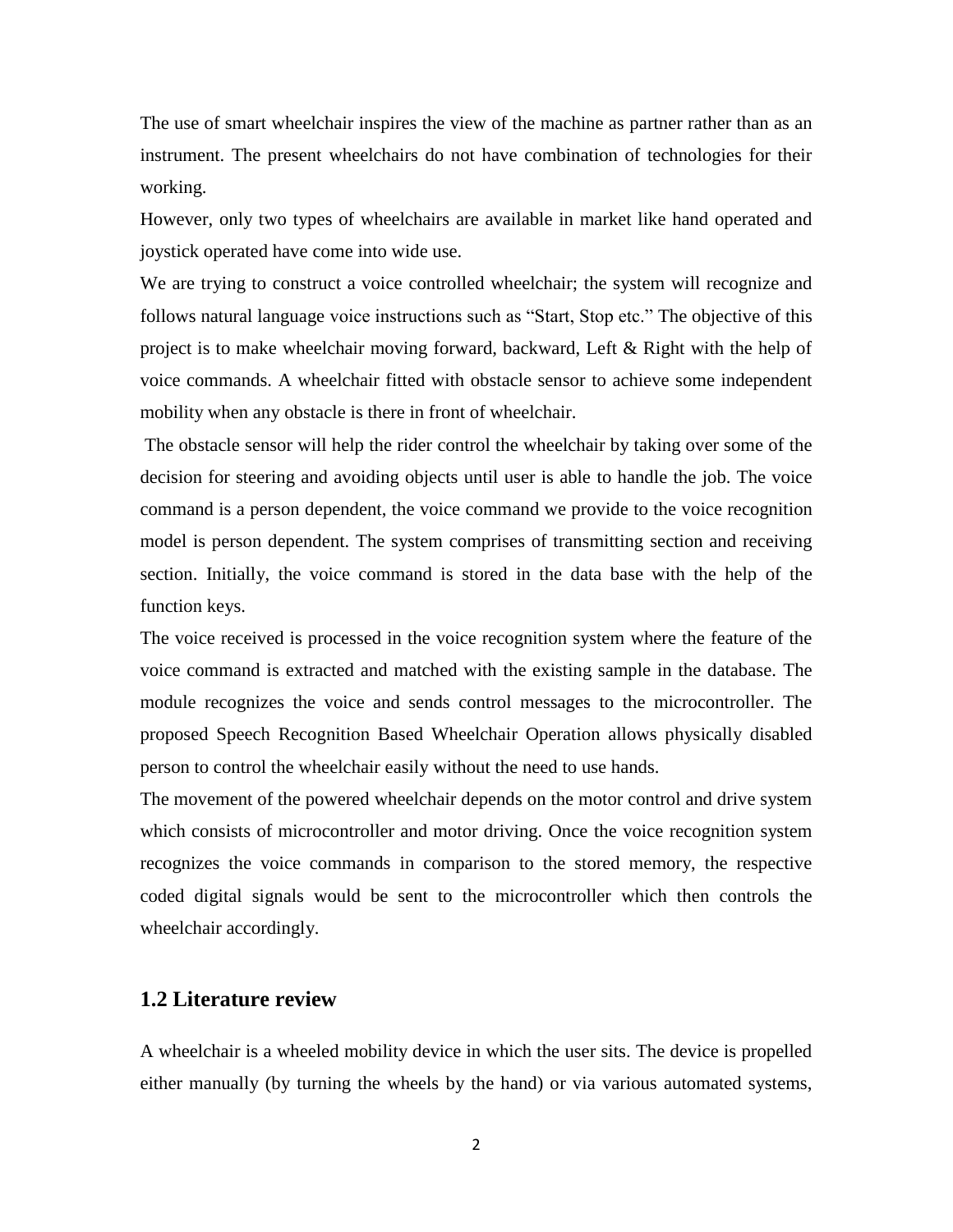Wheelchairs are used by people for whom walking is difficult or impossible due to illness (physiological or physical), injury, or disability, Users can find custom-made high quality ultra-light high performance wheelchairs as well as accessories that enable them to individualize their look and style.

The first wheelchair was invented, needed assistance to propel, the 20th century saw a rapid development in wheelchairs, from the first motorized wheelchair, to the first folding wheelchair, to lightweight and sports wheelchairs. Researches in the area of wheelchair control system are still going on. Many people with disabilities do not have the skill essential to control a joystick on an electrical wheelchair. This can be a great drawback for the user who is permanently unable to move any of the arms or legs. They can use their wheelchair easier only using voice commands. In the proposed design, the main idea of using voice activated technology for controlling the motion of the wheelchair is to prove that it can be an exclusive solution for severely disabled. (H. R. Singh, 1999)

#### <span id="page-11-0"></span>**1.3 Problem statement**

Independent mobility is crucial for development of physical, cognitive, communicative and social skill for physically impaired people. The high price of the electric wheel chairs. This project is thus aimed at the development of more sophisticated control scheme for electric powered wheelchair.

The main problem of the wheelchair is that cannot be used by disabled person, so the type of artificial aid needed by a disabled person in order to move about depends, to a large extent, on the level of his incapacity. So no need to handles behind the seat to allow it to be pushed by another person.

### <span id="page-11-1"></span>**1.4 Solution of the problem**

In order to guide a wheelchair, various situations can be distinguished:

a) If the user is capable of controlling his head or his hands, the ideal solution is the use of a joystick.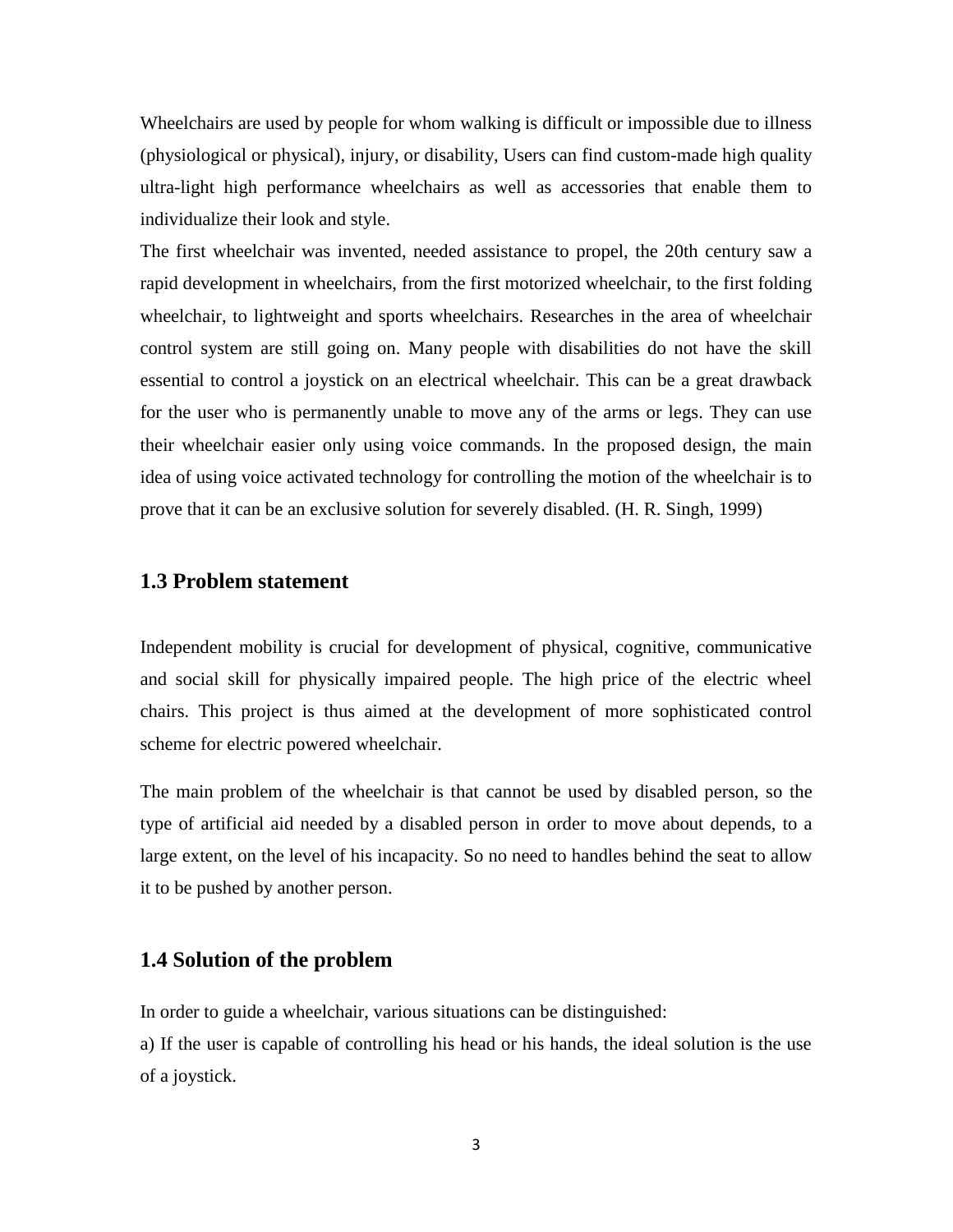b) Where there is a high level of incapacity, solutions are basically centered on the use of other means, such as the voice or eye movements. In this case, the presence of safety sensors is justified with the object of assisting the user to guide the chair (detection of obstacles, nearness to certain places, and the existence of stairs.)

c) Only in extreme cases it is suggested that there may be a need for the chair to cover certain distances in an autonomous manner, without the need for any intervention on the part of the user.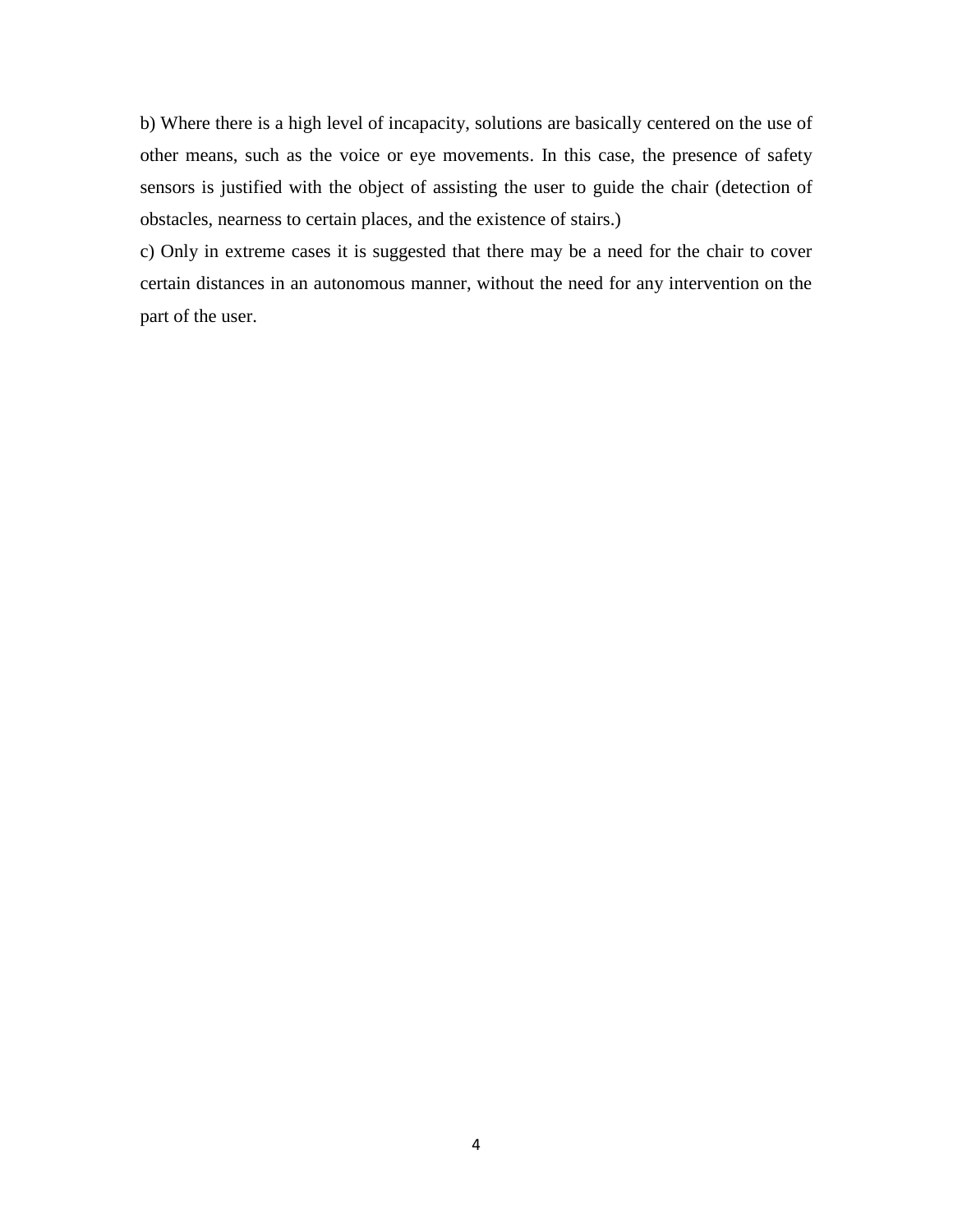# <span id="page-13-0"></span>**CHAPTER 2: SIGNAL OBTAINING AND PREPROCESSING**

#### <span id="page-13-1"></span>**2.1 Voice Signal Obtaining**

Figure 1 shows the system block diagram showing the interconnections between each block and module. All the modules are mounted onboard as to ease the wheelchair movement. This includes a microphone which is located nearest to the user so as to make it handy and easy to use.



Figure 1: block diagram of wheelchair components

Generally, the input voice level affects the recognition accuracy result. For best recognition result, the microphone should be mounted or attached as closed as possible to the user's mouth. Principally, the system is triggered by the voice command word produced by the user through the use of this microphone. To keep the system as simple as possible, the words are kept short and the quantity is kept to minimum quantity, the command words are chosen and they are shown: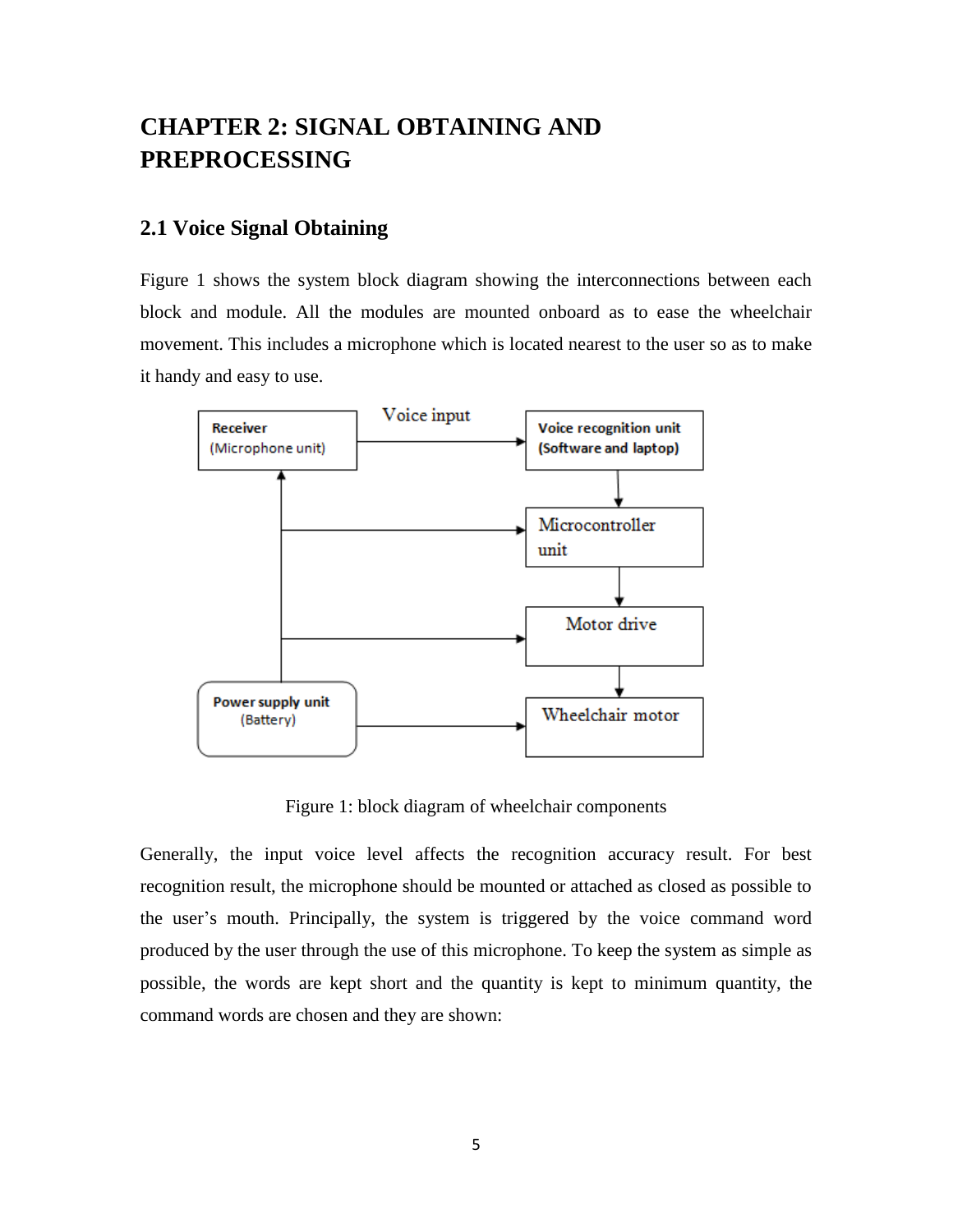| <b>Command</b>            | <b>Left motor</b> | <b>Right motor</b> |
|---------------------------|-------------------|--------------------|
|                           | <b>Motor 1</b>    | Motor2             |
| <b>Forward along</b>      | clockwise         | clockwise          |
| <b>Forward one meter</b>  | clockwise         | clockwise          |
| <b>Forward 3 meters</b>   | clockwise         | clockwise          |
| <b>Forward 10 meters</b>  | clockwise         | clockwise          |
| <b>Backward along</b>     | counterclockwise  | counterclockwise   |
| <b>Backward one meter</b> | counterclockwise  | counterclockwise   |
| Turn right 45 degree      | clockwise         | counterclockwise   |
| Turn right 90 degree      | clockwise         | counterclockwise   |
| Turn right 180 degree     | clockwise         | counterclockwise   |
| Turn left 45 degree       | counterclockwise  | clockwise          |
| Turn left 90 degree       | counterclockwise  | clockwise          |
| Turn left 180 degree      | counterclockwise  | clockwise          |
|                           | clock wise        | counterclockwise   |
| <b>Exit from right</b>    | clockwise         | clockwise          |
|                           | counterclockwise  | clockwise          |
|                           | counterclockwise  | clockwise          |
| <b>Exit from left</b>     | clockwise         | clockwise          |
|                           | clockwise         | counterclockwise   |

Table 1: commands used and directions for each motor either on clockwise or counter clockwise.

The voice from the user is picked up by a microphone and the analog output of the receiver is then fed to the voice recognition module. In this module, the signal is then compared and matched to the data previously stored in its memory to determine the corresponding output command. Then it latches data which is in binary-coded decimal to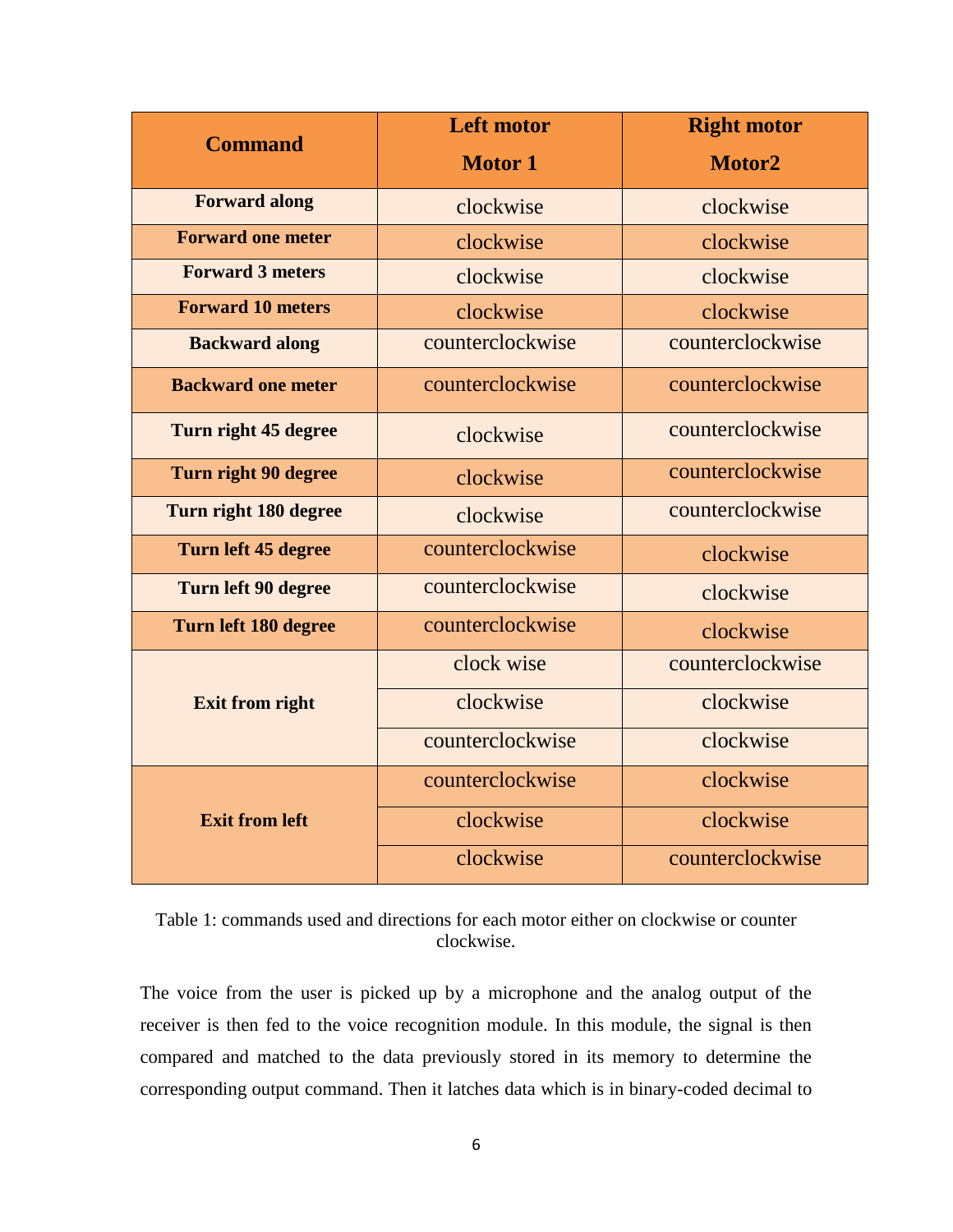the Arduino microcontroller. This signal is then processed by the Arduino and the output is sent to the output pin of the required motor (right or left or both of them) which is connected to the motor interface unit. These signals will drive the motors and make the wheelchair moves. (Dote, Y. 1990)

When the user speaks the word 'forward' to the microphone, the wheelchair moves in forward direction. The word 'back' means it moves in backward or reverse direction. Meanwhile the word 'left' causes the wheelchair to turn to the left, and 'right' makes the wheelchair to turn to the right direction. The wheelchair will continue moving in the direction according to the word received until the user speak out the word 'stop'.

When the user pronounces the word "stop. Then the motors stop immediately by using the electrical braking method.

### <span id="page-15-0"></span>**2.2 Materials and Method**

To fabricate a realistic voice controlled wheelchair, various kinds of equipment are necessary. At first wheelchair is made mechanically or by the installation of mechanical equipment/parts. Secondly, electrical equipment/components are designed for using in the wheelchair and after installing these in the mechanical wheelchair, the mechanical wheelchair now is turned to an electrical wheelchair. Here some brief idea about the equipment/components used to construct the wheelchair and their installation.

Wheel: a wheel is a circular component that is intended to rotate on an axial bearing. The wheel is one of the main components of the wheel and axle which is one of the six simple machines.

Wheels, in conjunction with axles, allow heavy objects to be moved easily facilitating movement or transportation while supporting a load, or performing labor in machines.

Caster Wheel: a caster (or castor) is an unproven, single, double, or compound wheel that is designed to be mounted to the bottom of a larger object (the "vehicle") so as to enable that object to be easily moved. They are available in various sizes, and are commonly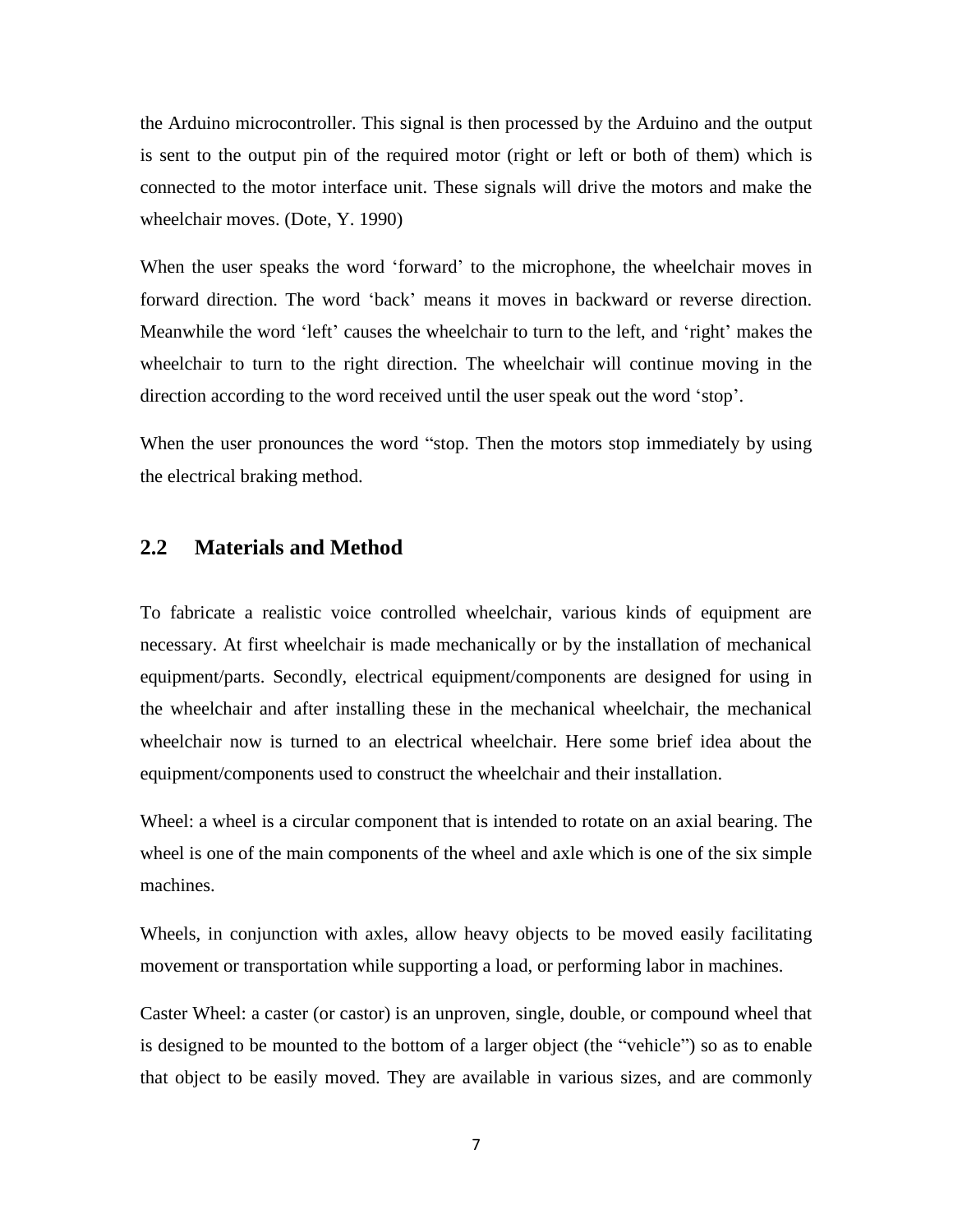made of rubber, plastic, nylon, aluminum, or stainless steel. Casters are found in numerous applications, including shopping carts, office chairs, and material handling equipment. Generally, casters operate well on smooth and flat surfaces.

DC Motor: a dc motor is an electric machine that converts electrical energy into mechanical energy. The reverse conversion of mechanical energy into electrical energy is done by an electric generator. In normal motoring mode, most electric motors operate through the interaction between an electric Motor's magnetic field and winding currents to generate force within the motor. In certain applications, such as in the transportation industry with traction motors, electric motors can operate in both motoring and generating or braking modes to also produce electrical energy from mechanical energy, there are many characteristics were considered when motor had been chosen:

1. Easy to control.

2. The motor should be small and lightweight.

3. High economic efficiency.

4. Durable and easy to maintain.

5. Low noise.

6. Low cost.

7. Must be able to be used under various conditions and humidity.

Axle: an axle is a central shaft for a rotating wheel or gear. On wheeled vehicles, the axle may be fixed to the wheels, rotating with them, or fixed to the vehicle, with the wheels rotating around the axle.

In the former case, bearings or bushings are provided at the mounting points where the axle is supported. In the latter case, a bearing or bushing sits inside a central hole in the wheel to allow the wheel or gear to rotate around the axle. Sometimes, especially on bicycles, the latter type axle is referred to as a spindle.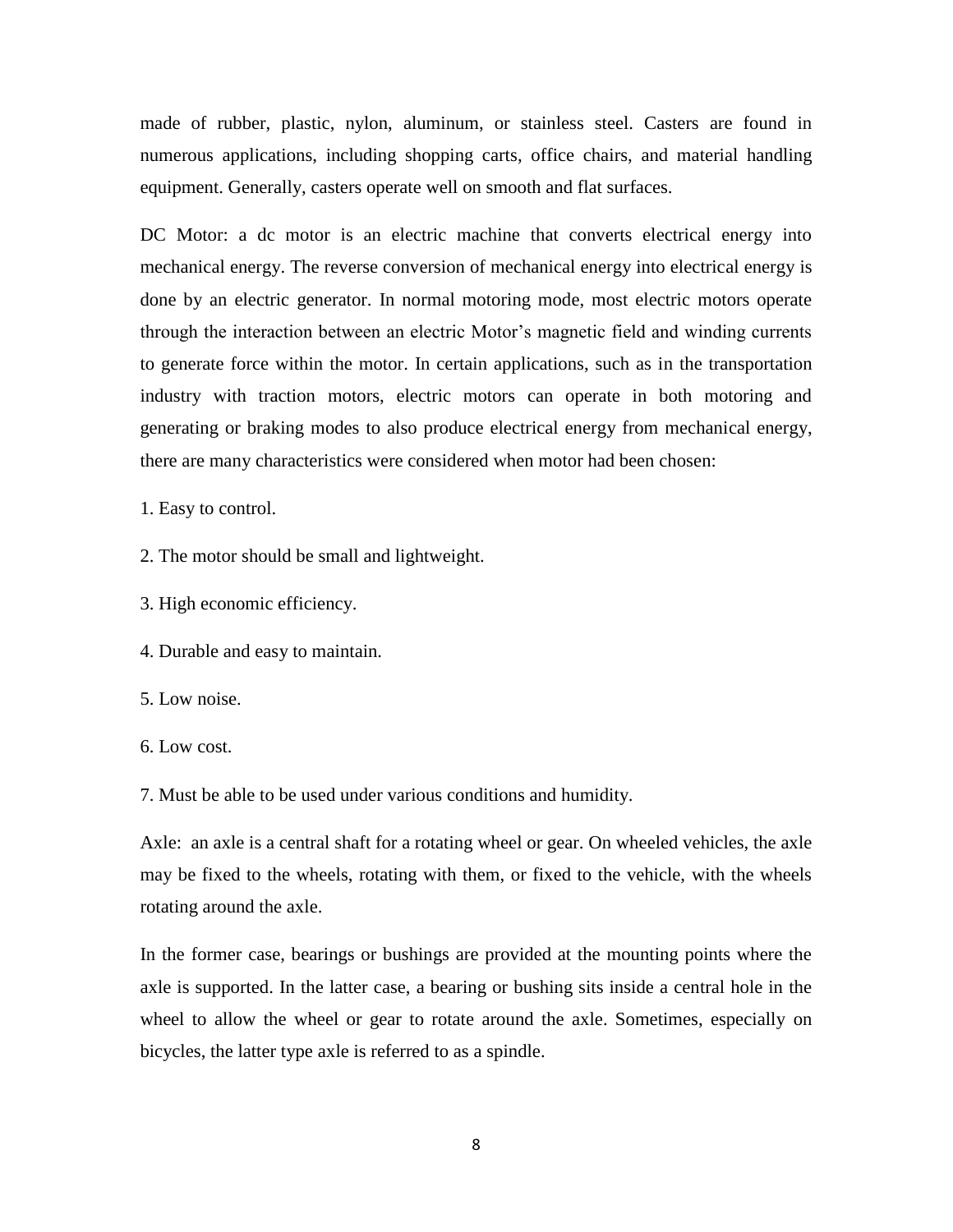Bearing: a bearing is a machine element that constrains relative motion and reduces friction between moving parts to only the desired motion. The design of the bearing may, for example, provide for free linear movement of the moving part or for free rotation around a fixed axis; or, it may prevent a motion by controlling the vectors of normal forces that bear on the moving parts. Many bearings also facilitate the desired motion as much as possible, such as by minimizing friction. Bearings are classified broadly according to the type of operation, the motions allowed, or to the directions of the loads (forces) applied to the parts, a built in gear being used between the motor and the wheel.

Lead-Acid Battery: the lead–acid battery was invented in 1859 by French physicist Gaston Planet and is the oldest type of rechargeable battery. Despite having a very low energy-to-weight ratio and a low energy-to-volume ratio, its ability to supply high surge currents means that the cells have a relatively large power-to-weight ratio. These features, along with their low cost, makes it attractive for use in motor vehicles to provide the high current required by automobile starter motors.

Motor driver: A motor driver is a little current amplifier; the function of motor drivers is to take a low-current control signal and then turn it into a higher-current signal that can drive a motor, we used (irf3205) dual motor driver.

A package under the seat between the front wheels and back ones will carry the batteries and motor driver (it is near to back wheels).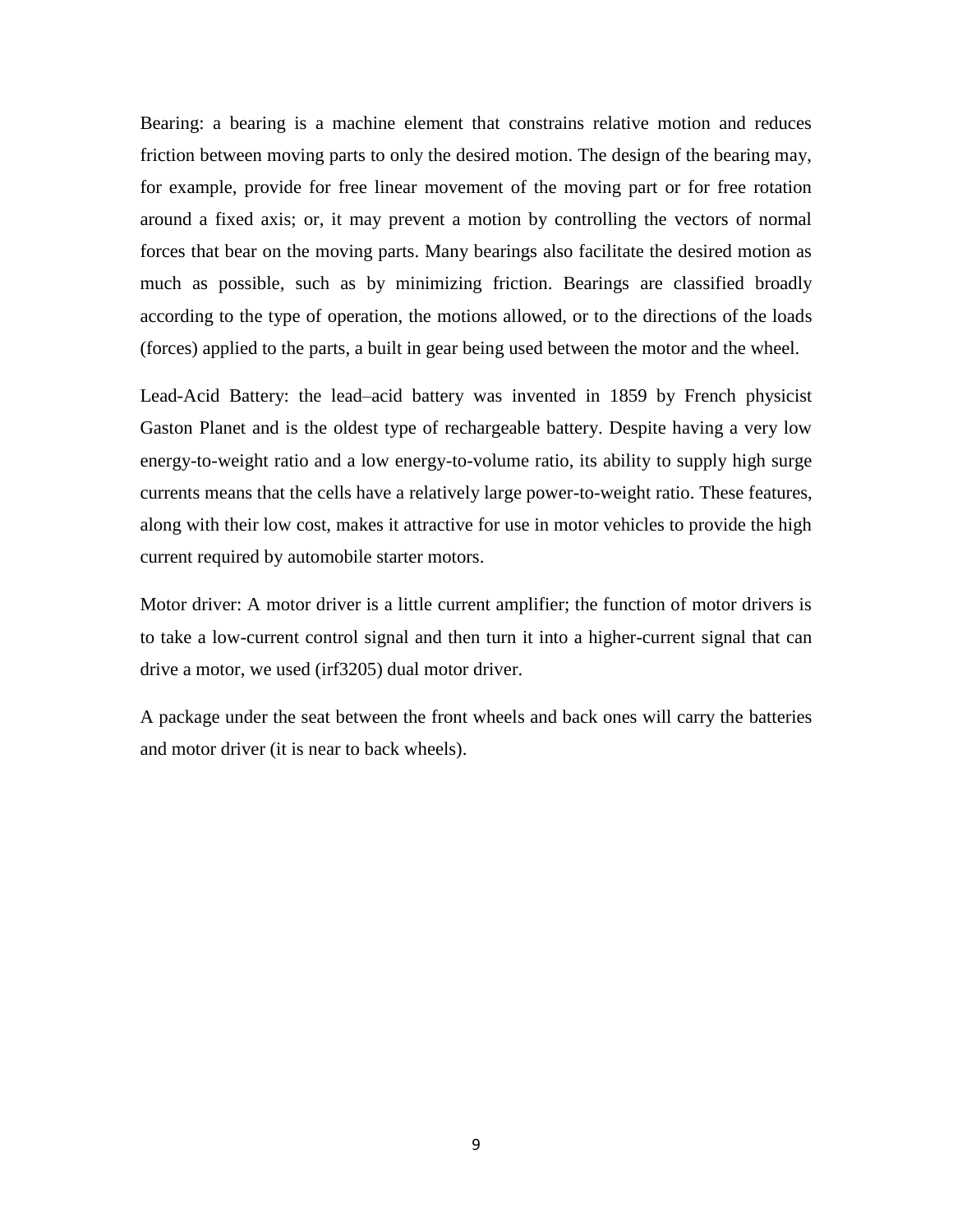

Main parts of the frame of the wheelchair: Axels and bearing

## <span id="page-18-0"></span>**2.3 Electronic System Configuration**

The block diagram of the electronic system is shown in Figure 3, it has been conceived as an open and adaptable modular system. In this way, an eventual addition could be made just by adding a board with the desired function.

The main blocks in the system are as follows:

1) Speed and direction control (driver circuits)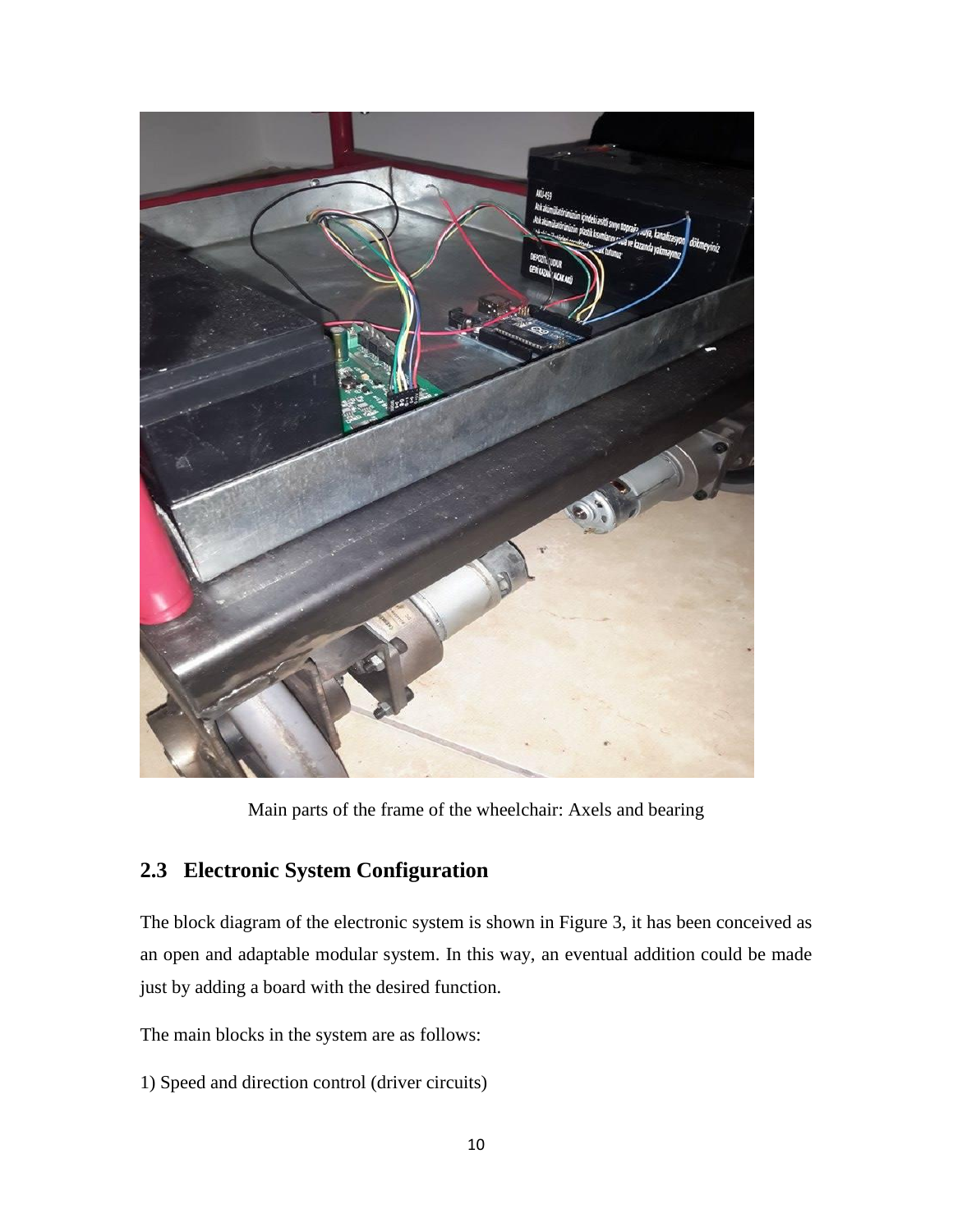- 2) Power and Activation Motor Unit.
- 3) Speech Recognition Unit.
- 4) Arduino Board.

The system has a flexible configuration and is easily upgradable. More features can be added by merely changing/adding specific boards. The different blocks of the present system use 8-bit micro-controllers.



Figure 2: Block diagram of the electronic system of the wheelchair.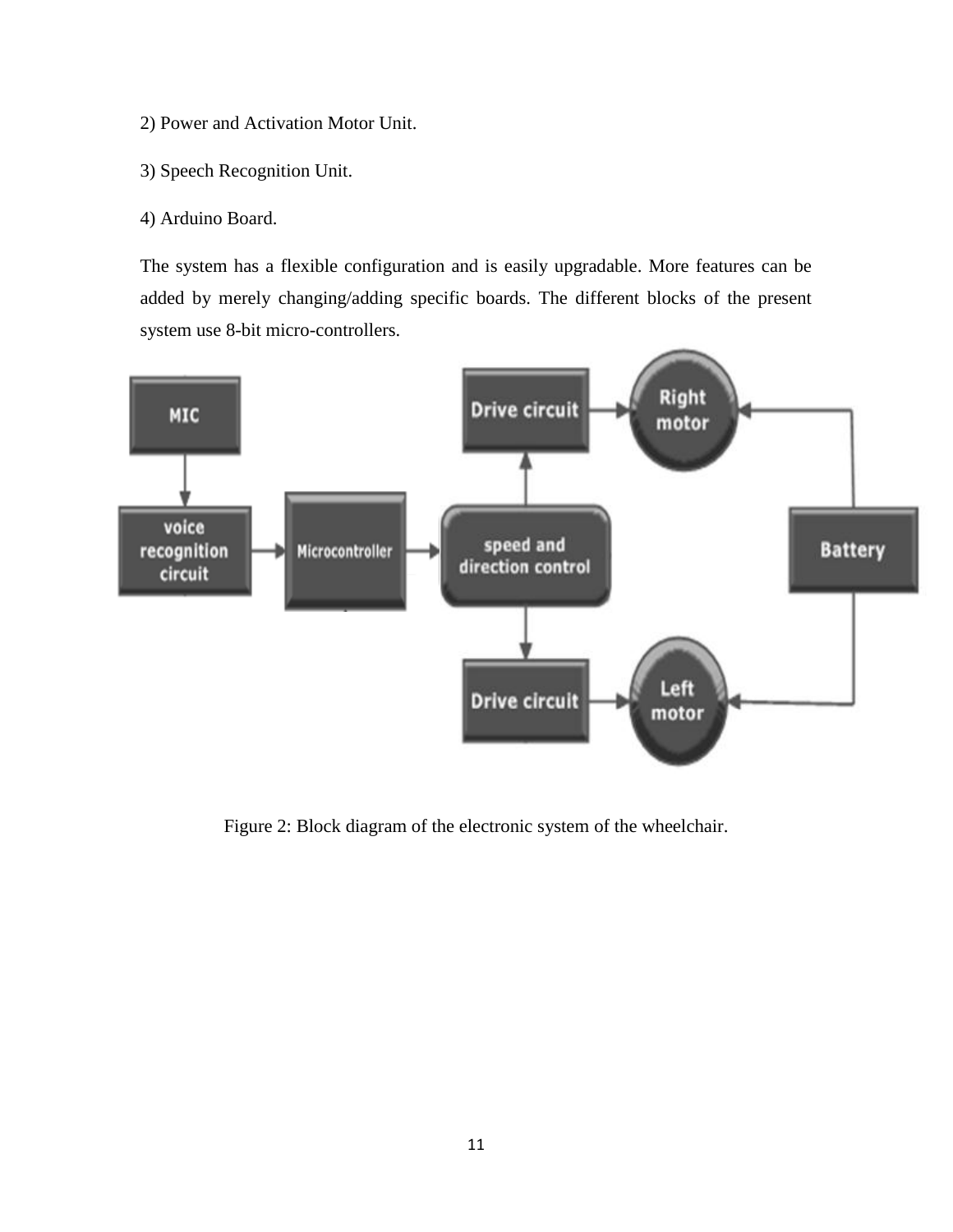# <span id="page-20-1"></span><span id="page-20-0"></span>**CHAPTER 3: VOICESIGNALS INTERRUPTION**

## **3.1 Arduino**

Arduino is an open-source electronics platform based on easy-to-use hardware and software. We used ARDUINO as microcontroller that receives the output of the rectifier stage and interprets the impulses in order to convert them into modulated width pulse signal to control the motors. (McRoberts, M. 2013).



Figure 3: Arduino inputs and outputs

Pins of the Arduino, inputs and outputs

- Analog Reference pin (orange).
- Digital Ground pin (light green).
- Digital Pins 2-13 (green).
- Reset Button S1 (dark blue).
- Analog in Pins 0-5 (light blue).
- Power and Ground Pins (power: orange, grounds: light orange).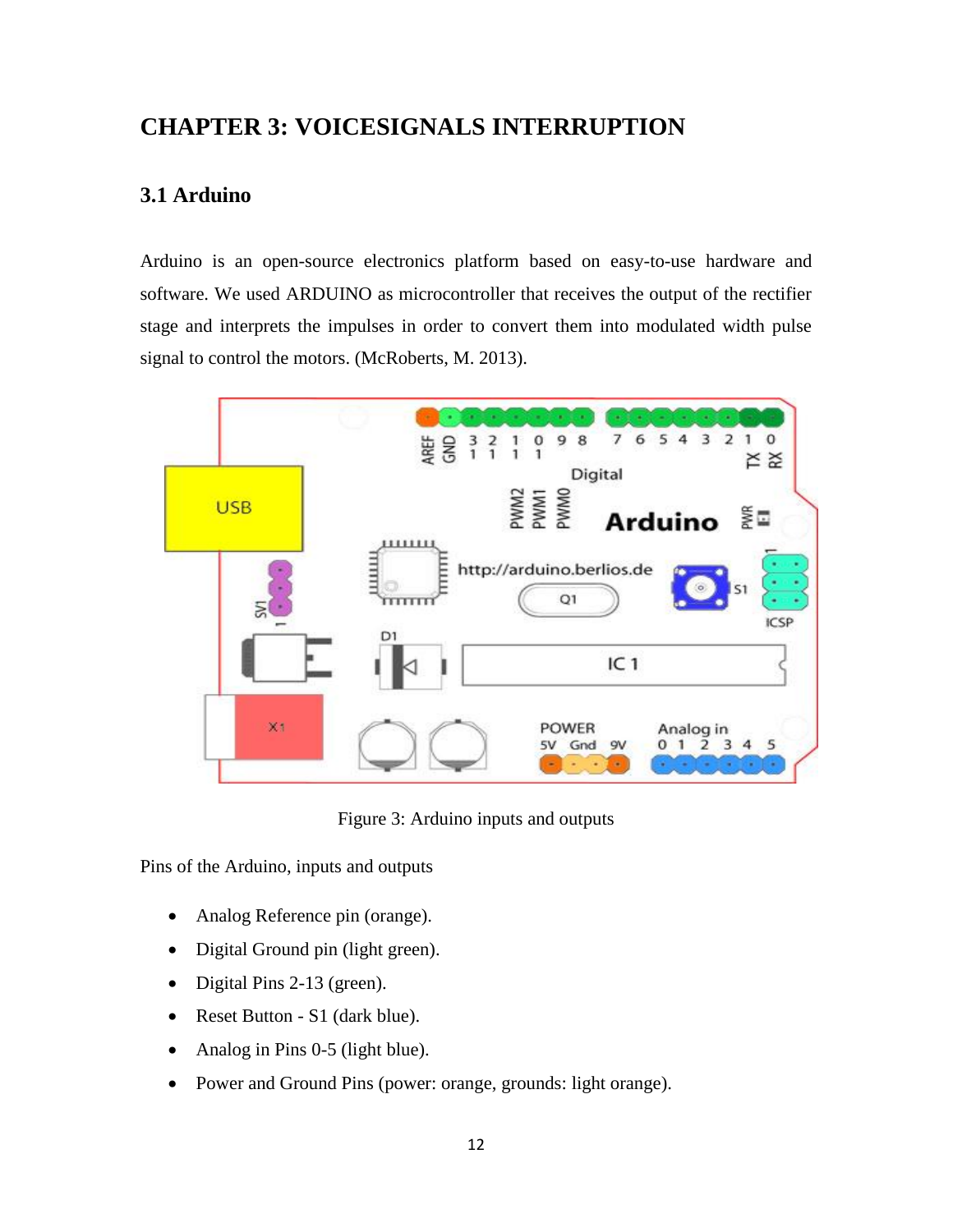- External Power Supply In (9-12VDC) X1 (pink).
- USB (used for uploading sketches to the board and for serial communication between the board and the computer; can be used to power the board) (yellow).

What we used for our project:

1. Arduino Uno Board.

2. USB programming cable.

3. 9V battery or external power supply (for stand-alone operation). The board is powered by a battery rather than through the USB connection to the computer.

4. Breadboard for external circuits, and solid wire for connections.

5. PC running the Arduino development environment. One of the important features of Arduino environment is that you can easily create any code to achieve your own purpose, just download it from Arduino website and it will run automatically. After uploading the board it can be disconnected from the PC, and the program will still run from the top each time you push the reset button.

#### <span id="page-21-0"></span>**3.2 Board**

The Uno is a microcontroller board based on the [ATmega328P.](http://www.atmel.com/Images/doc8161.pdf) It has 14 digital input/output pins (of which 6 can be used as PWM outputs), 6 analog inputs, a 16 MHz quartz crystal, a USB connection, a power jack, an ICSP header and a reset button. It contains everything needed to support the microcontroller; simply connect it to a computer with a USB cable or power it with an AC-to-DC adapter or battery to get started. You can tinker with your UNO without worrying too much about doing something wrong, worst case scenario you can replace the chip for a few dollars and start over again. (ARDUINO. (n.d.). 2014).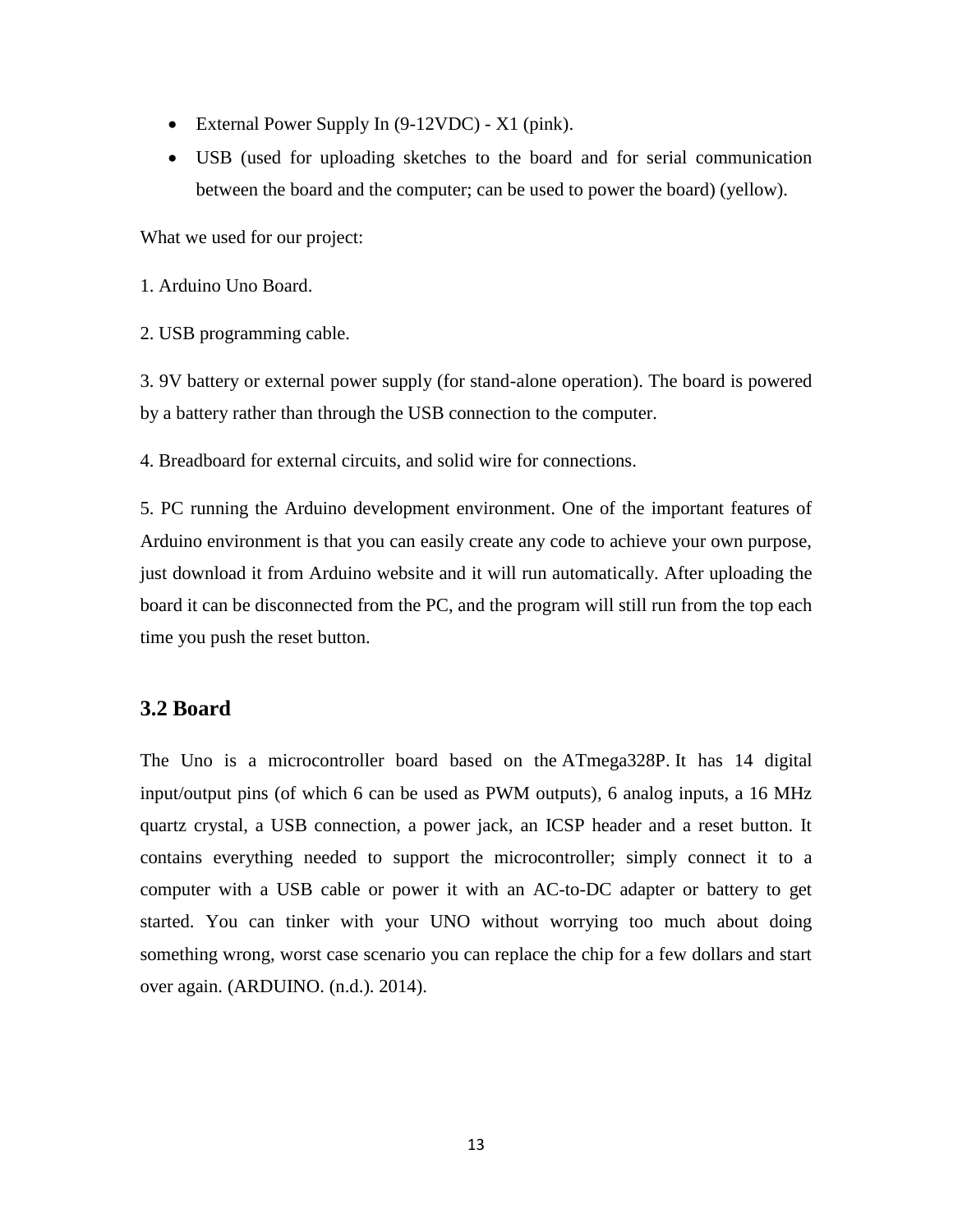#### **3.3 Software**

Arduino programs divided into three main parts: structure, values (variables and constants) and functions. After writing the code, the Arduino programming environment compiles it (Purdum, 2012).

#### Problems:

First time that we uploaded the code some problems appeared in the bottom of the program window as syntax error in the program caused by probably a mistake in typing. Generally, staring at the error line will reveal the problem by the following steps such as:

Run the Arduino program again.

Check that the USB cable is secure at both ends.

Reboot your PC because sometimes the serial port can lock up.

If a "Serial port…already in use" error appears when uploading.

Second is how to choose proper threshold which determines the status of bionic hand (open\close). The solution was by trial and error; which is a fundamental method of solving problems. It is characterized by repeated, varied attempts which are continued until success.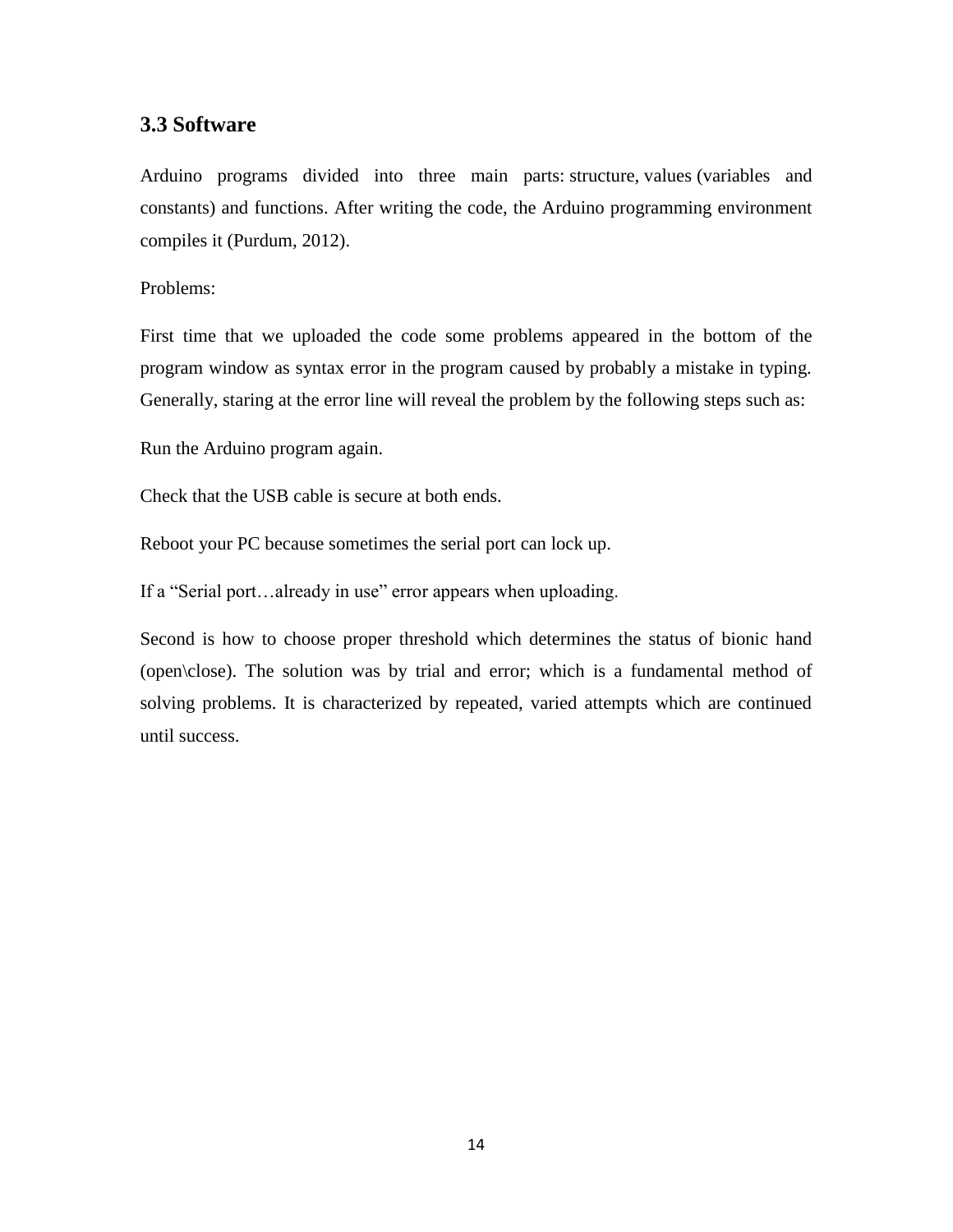# <span id="page-23-0"></span>**CHAPTER4: MECHANICAL DESIGN OF THE WHEELCHAIR**

#### <span id="page-23-1"></span>**4.1 Wheelchair design**

A force is the amount one object tries to push or pull another object. The earth exerts a force on every object, pulling it towards the ground. This is known as the force due to gravity, and the center of gravity of an object is the point where it can be balanced.

Building wheelchair system basically based on mechanical studying. There are two mechanical parts have been studied in this project, the dimensions of all parameters (seat, motors, wheels, gear, batteries and drive kit), the other part was the power calculations.

Operation of the Wheelchair: in this system some advanced voice commands are designed so that the user can choose the speed. The user can select the speed in two levels, either slow or fast speed to move. For example if the user need only to move in a short distance or to approach object, he should use the slow speed. This speed selection is important for safety and extra maneuverability of the user.

The main part of the design is to control the motion of the wheelchair. The working principle of the wheel chair based on the voice recognition. There are four types of motions considered, moving forward, moving in reverse direction, moving to the left and moving to the right. For the speed, the user may use slow or fast speed. Slow speed is important as the user want to move in short distance or approaching an object. The system starts by applying the supply voltage to the speech recognition circuit. The system will be in stand by condition in which the LED on circuit recognition board will be turned on.

The direction and speed of the wheelchair depends on the user. For the forward command the wheelchair moves in forward direction. For the reverse direction the opposite movement of wheel rotation will occur. The left command will make right wheel moves forward and left wheel moves backward. The right command makes left wheel moves forward and right wheel rotate backward. In this system, by assigning the word command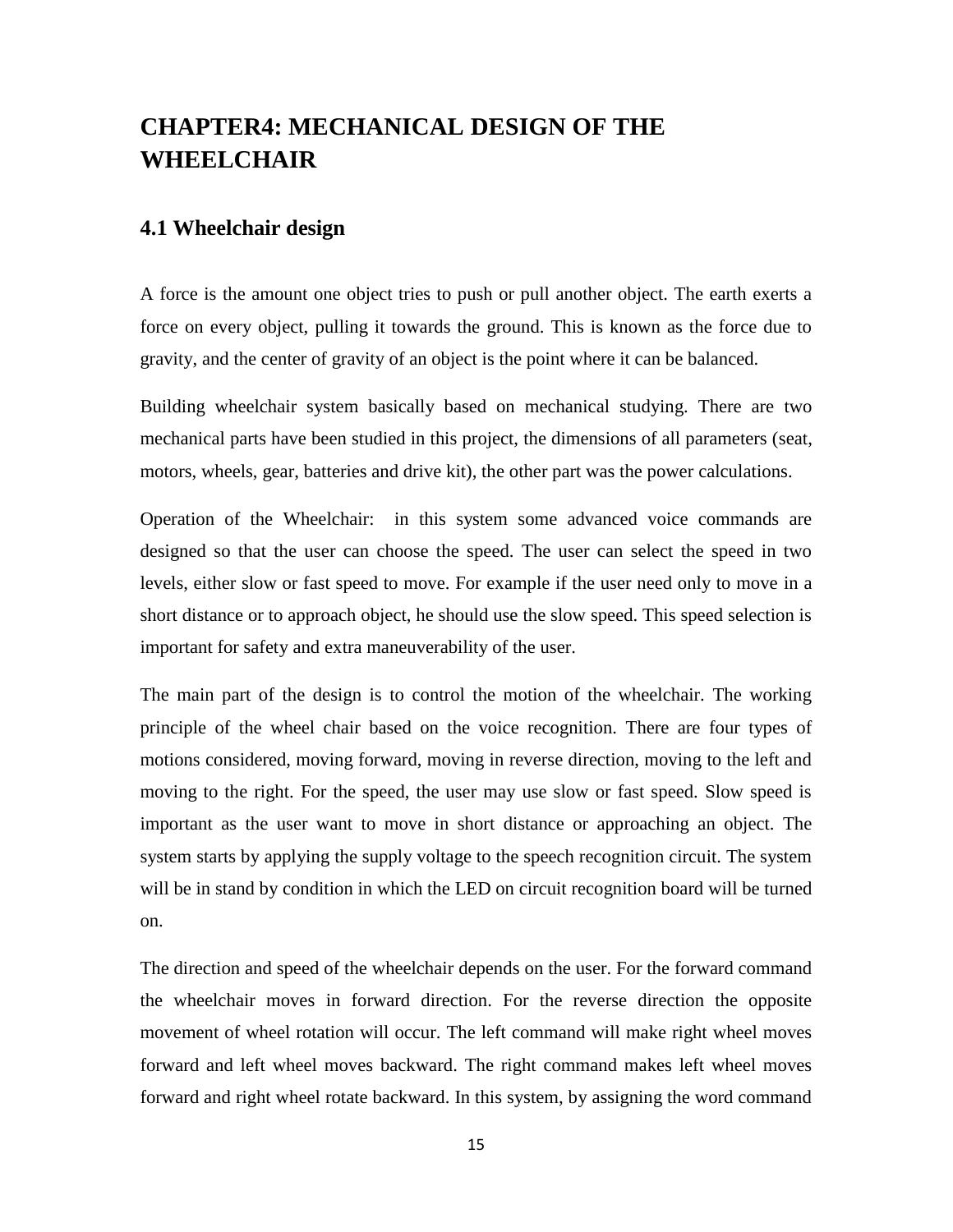stop the rotation of both motors will stop. The wheelchair system will go back to the stand by condition or end the whole system by turning off the power supply of the speech recognition board, the weight of wheelchair contains the weight of seat, wheels, motors, batteries and motor drive.

The system can be controlled in two speed conditions, fast and slow. For fast condition the system will supply higher current to the motors. If the user does not want the wheelchair to move in high speed, the slow speed can be set by applying low current supply to the motors. (G.Pacnik, 2005).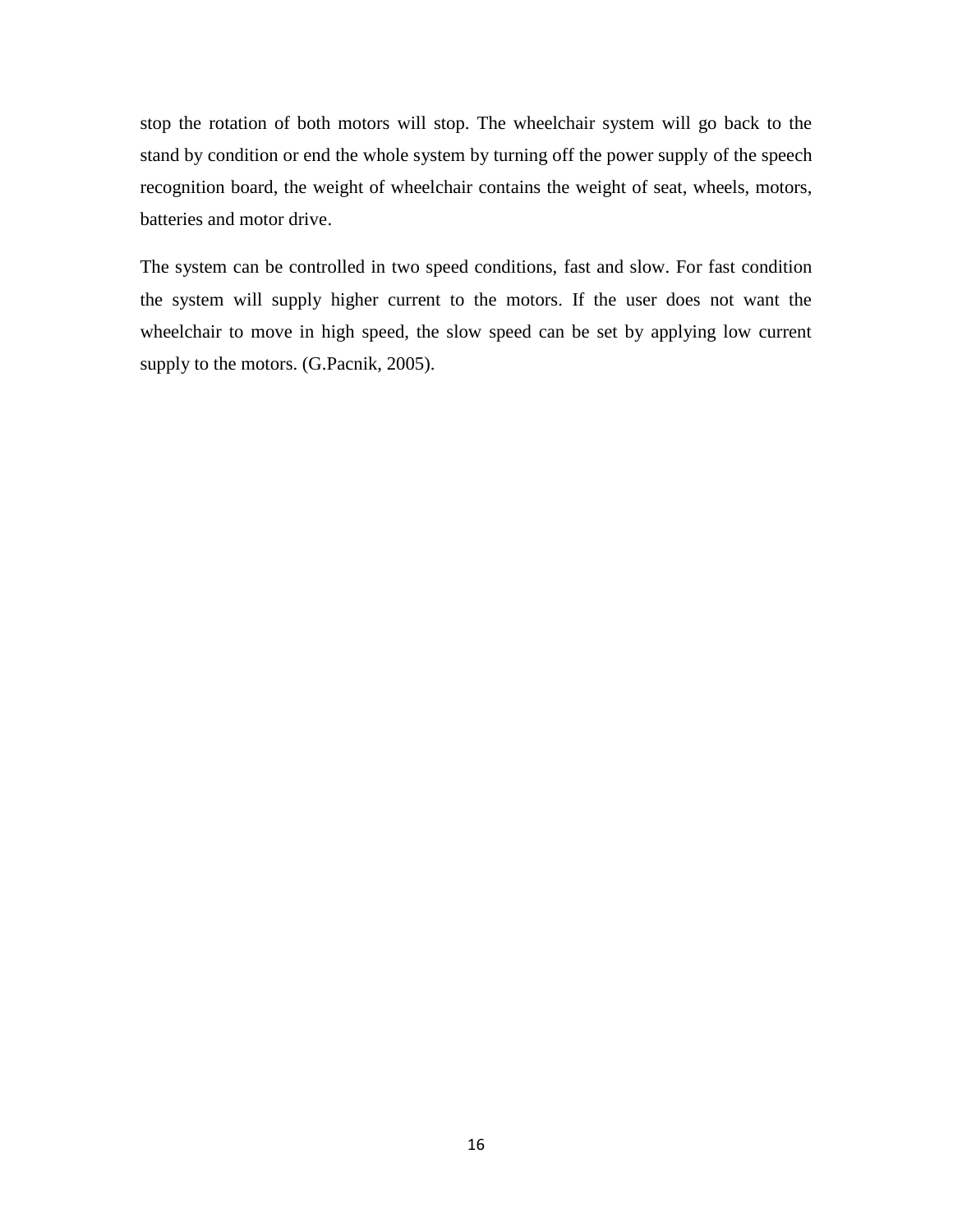### <span id="page-25-0"></span>**Chapter 5 :RESULTS AND DISCUSSION**

After the design and development of the wheel chair with respective interfacing circuits, the technology will be tested for the motion of the wheel chair using trained voice. The proposed design was implemented using modern concept. This would be implemented for disabled people after having the smoothly furnished design of the wheel chair.

Results: The important aspect of the wheelchair system is to find its velocity. While the voice controlled wheelchair moving in a straight line, the distance and time is noted for velocity. The velocity of the wheel chair needs to be experimented under two conditions. First the velocity is observed in unloaded condition. The wheelchair was made to move in a straight line and the velocity is found 1.53ft/s. Secondly, with 15kg loads was allowed the wheelchair to carry the load and the velocity was found 1.24ft/s. Finally a person weighing 30kg was seated at the wheelchair. The voice controlled wheelchair was allowed to move in a straight line. The velocity of the wheel chair with this load is 1.21ft/s. Based on the above result, the velocity of voice controlled wheelchair is affected by the load. It is observed that the velocity of the wheelchair system will decrease proportional to the load that is carried by the system.

Discussion: This proposed system contributes to the self-dependency of physically challenged and older people. It reduces the manual effort for acquiring and distinguishing the command for controlling the motion of a wheelchair. The speed and direction of the wheelchair now can be selected using the specified commands. Thus the only thing needed to ride the wheelchair is to have a trained voice. Besides that, the development of this project is done with less cost and affordable. However this system requires some improvements to make it more reliable. This design could be improved by implementing wireless communication, using sensors to detect obstacle in the wheel chair. By improving this system, we directly enhance the life style of the disabled people in the community. Lastly, we hope that this kind of system could contribute to the evolution of the wheelchair technology.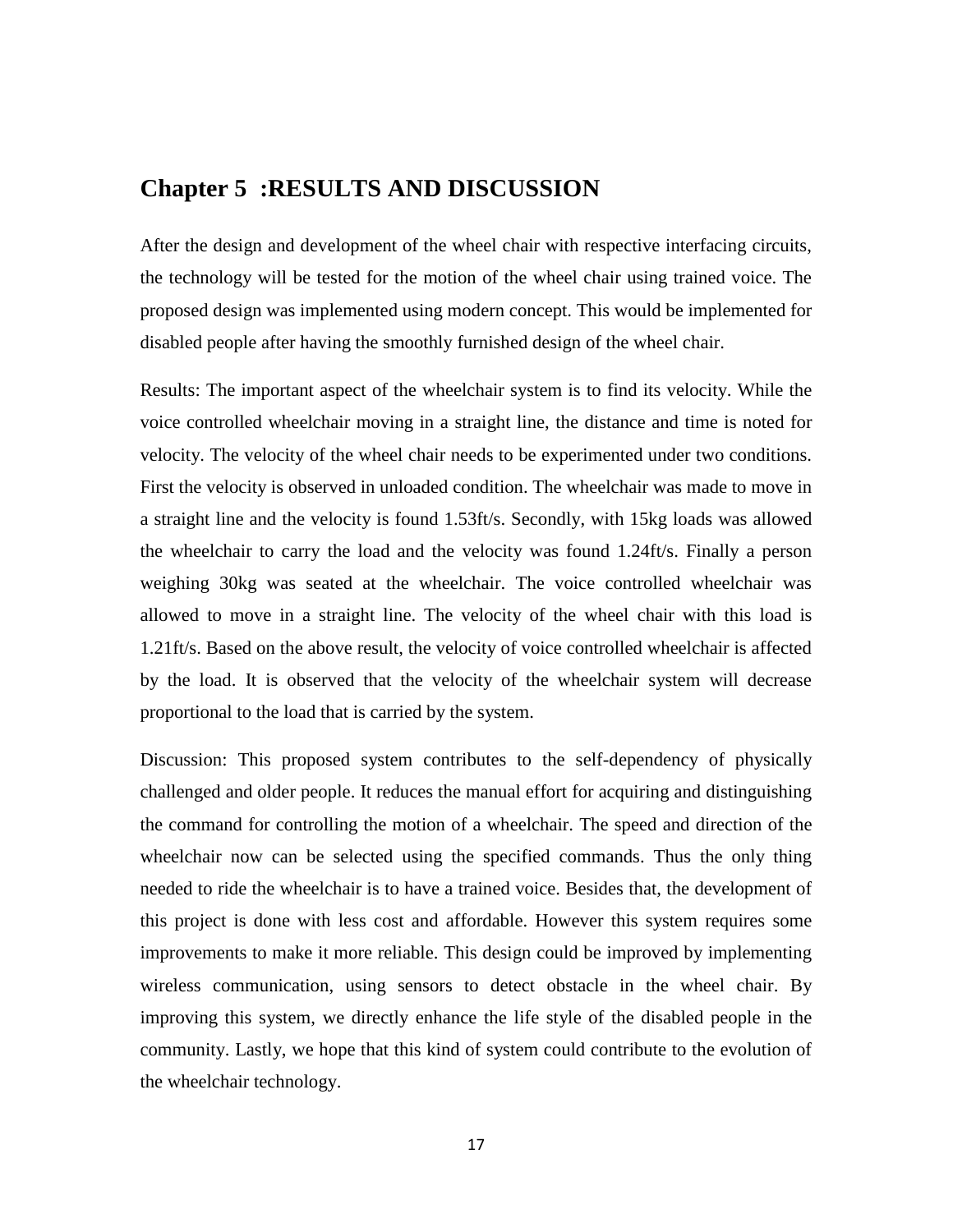## <span id="page-26-0"></span>**CHAPTER 6 : CONCLUSIONS AND FUTURE ADVANCES**

The social need is the independence of the physically challenged people. The mobility of the physically impaired people is made possible by the use of wheelchairs. Initially manual driven wheelchairs were used by physically handicapped people. However, the electrically driven wheelchairs are gaining popularity in the society.

The aim of the project was to design a voice controlled wheelchair for disabled people usually depend on others in their daily life especially in getting from one place to another. From the above results and discussions following conclusion can be drawn. The voice controlled wheel chair runs successfully with a speed 0.5 m/s for 40kg load.

The wheelchair responds to the voice command from its user to perform any movement functions. The basic movement functions includes forward direction, left and right turns and stop. In order to recognize the spoken words, the voice recognition processor must be trained with the word spoken out by the user who is going to operate the wheelchair. This voice operated wheel chair will assist the handicapped persons to make them selfdependent for the purpose of movement for which these people are dependent on other most of the times. A person with disabled with legs and arms can use this wheel chair efficiently if he is able to speak, the motor drive and control system of the intelligent wheelchair has been presented.

The proposed Arduino based voice operated intelligent wheelchair would bring more convenience for the disabled people. The technology can also enhance safety for users who use ordinary joystick-controlled powered wheelchairs, by preventing collisions with walls, fixed objects, furniture and other people.

A map and GPS system can be added to Arduino and by naming the places, wheelchair can go automatically to required place without commands of directions.

Ultrasonic and infrared sensors can be added to avoid obstacles in the way of the chair, and also joystick can be added to control the wheelchair manually in an emergency situation. A camera can be added to back of the wheelchair and a small LCD screen to let the user see without moving.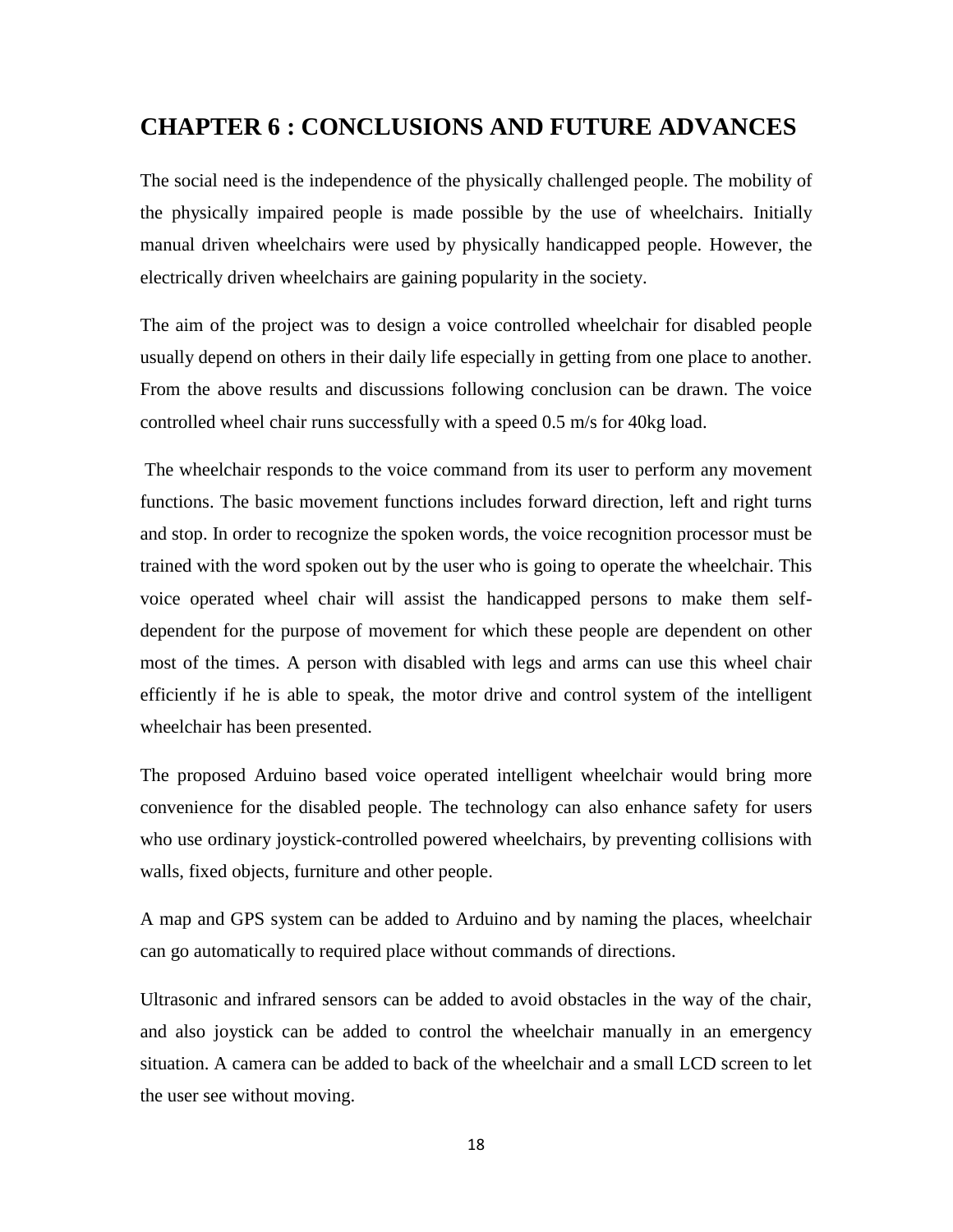### <span id="page-27-0"></span>**REFERENCES**

- *Furni, S. 1989. Digital Speech Processing, Synthesis and Recognition. Marcel Dekker.*
- *Dote, Y. 1990. Servo Motor and Motion Control Using Digital SignalProcessors*
- *Miller, D. and Grant, E. Design & Testing of a Low Cost RoboticWheelchair Prototype. Proceedings of CIRFSS'94.*
- *Colwell, John. "Design for ECE 249 car." May 22nd, 1997.*
- *ARDUINO. (n.d.). ComponentLib/Servo. Retrieved 10 14, 2014, from arduino: http://playground.arduino.cc/ComponentLib/Servo.*
- *Carr, Joseph J. Brown, John M. (2001). Introduction to Biomedical Equipment Technology (4th Edition). New Jersey: Prentice Hall.*
- *McRoberts, M. (2013). Begining Arduino, 2nd Edition. New York: Apress.*
- *Rory A. Cooper, "Intelligent Control of Power Wheelchairs", IEEE Engineering Medicine and Biology, 1995.*
- *G.Pacnik, "Voice Operated Intelligent Wheelchair-VOIC", IEEE International Symposium on Industrial Electronics (ISIE), 2005.*
- *Ruei-Xi Chen, Liang-Gee Chen, Lilin Chen, "System design consideration for digital wheelchair controller", IEEE Transactions on Industrial Electronics, 2000.*
- *H. R. Singh, Abdul Mobin, Sanjeev Kumar, Sundeep Chauhan and S. S. Agrawal, "Design and Development of Voice/Joystick Operated Microcontroller Based Intelligent Motorised Wheelchair", IEEE Tencon,, 1999*
- *Bell, T., & Phillips, T. (2008, May 6). A solar flare.* Science @ NASA Podcast*. Podcast retrieved from http://science.nasa.gov/podcast.htm*
- *Simpson, R.C., Levine, S.P. Voice control of a power wheelchair. IEEE Transactions on Neural Systems and Rehabilitation Engineering. 2002*
- *Curtis, KA, Dillon, DA. Survey of wheelchair athletic injuries: common patterns and prevention.Paraplegia. 1985;23:170–175.*
- <span id="page-27-1"></span>*Nichols, P, Norman, PA, Ennis, JR. Wheelchair user's shoulder. Scand J Rehabil* Med*. 1979;11:29–32.*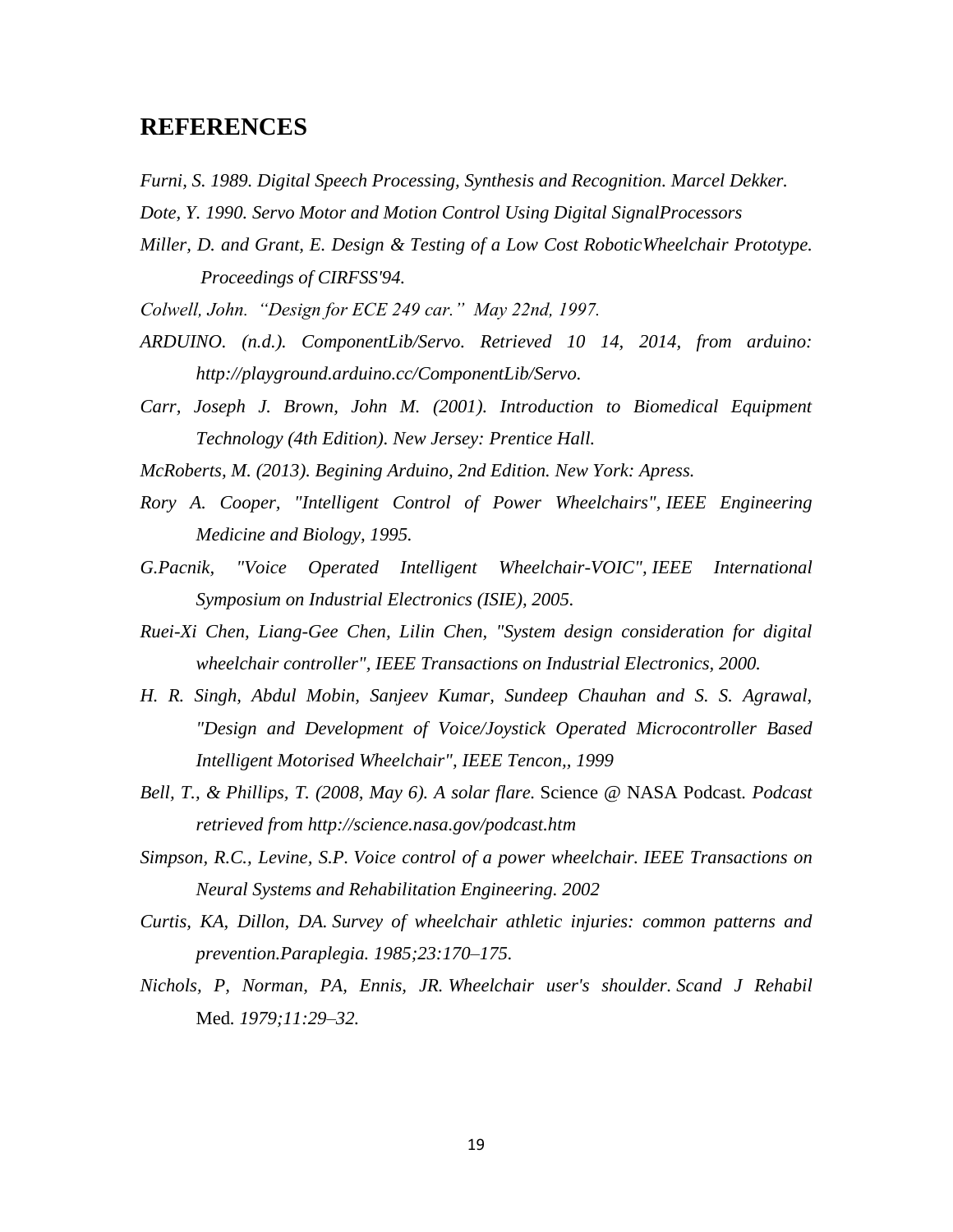## **APPENDICES**

#### <span id="page-28-0"></span>**Appendix A: Arduino code**

//Import the Bitvoice library.

#include <BitVoicer11.h>

//Initiate the BitVoicer Serial Class.

BitVoicerSerialbitVoicer = BitVoicerSerial();

int  $V5 = 13$ ; //power to the motor driver circuit

int DIR1 = 2; //direction of the first motor

int DIR2 = 4; //direction of the second motor

int PWM1 = 3; //speed of fist motor

int PWM2 = 6; //speed of the second motor

int SPEED =  $255$ ;

void setup()

#### {

//Starts serial communication and sets up the pinModes

```
Serial.begin(9600);
```
pinMode(DIR1, OUTPUT); //Set control pins to be outputs

pinMode(DIR2, OUTPUT);

```
pinMode(PWM1, OUTPUT);
```

```
pinMode(PWM2, OUTPUT);
```
pinMode(V5, OUTPUT);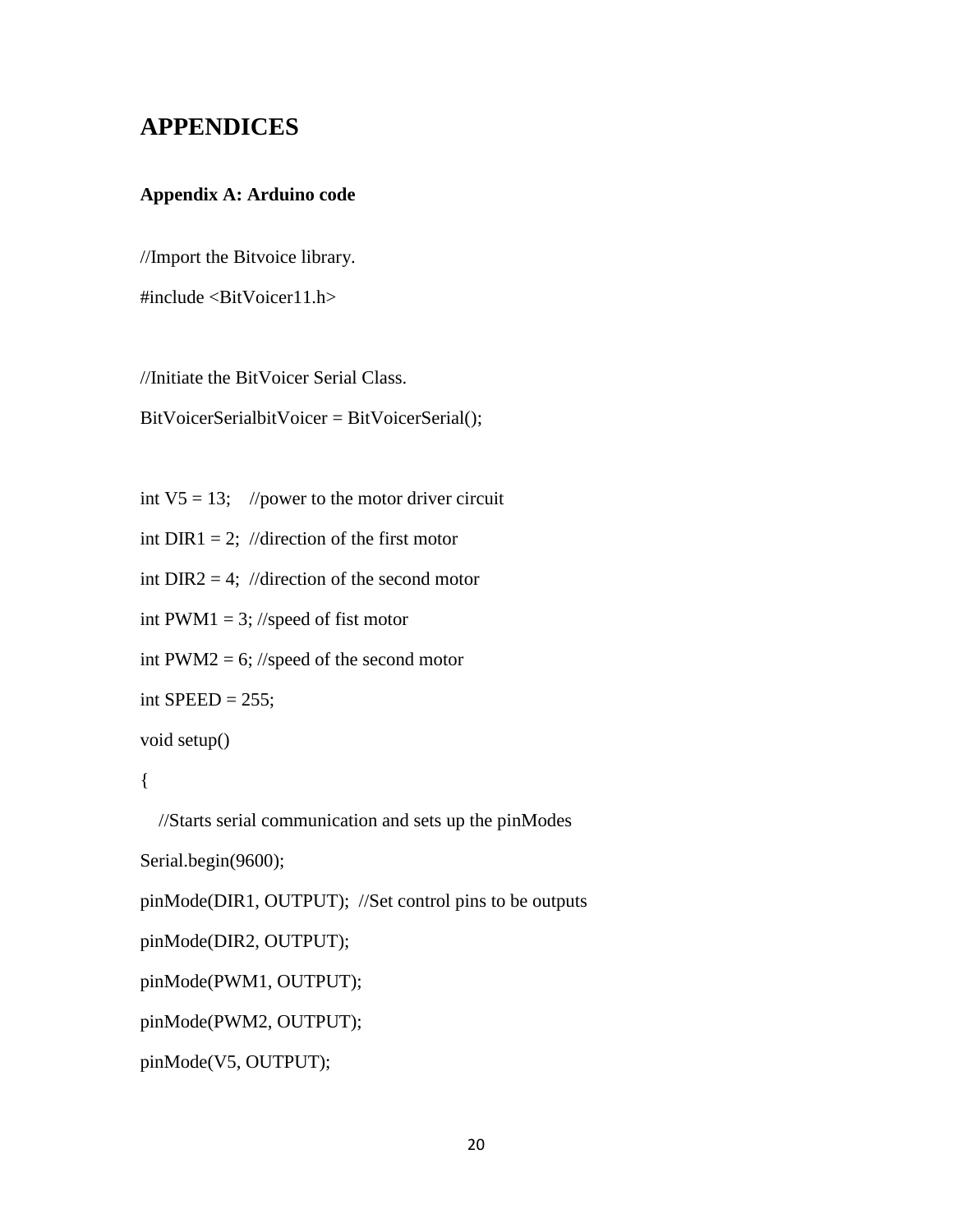```
 //to stop everything at the startup when connect the arduino to pc
digitalWrite(V5, LOW);
analogWrite(PWM1, 0);
analogWrite(PWM2, 0);
digitalWrite(DIR1, 1); 
digitalWrite(DIR2, 1);
}
void loop()
{
  //Retrieves data from serial buffer 
bitVoicer.getData();
if (bitVoicer.strData == "")
  {
   return;
  }
  if (bitVoicer.strData == "foreward_along")
  {
digitalWrite(V5, HIGH);
digitalWrite(DIR1, 1); //Set motor direction, 1 high, 2 high
digitalWrite(DIR2, 1); 
analogWrite(PWM1, SPEED);
analogWrite(PWM2, SPEED);
}
```

```
21
```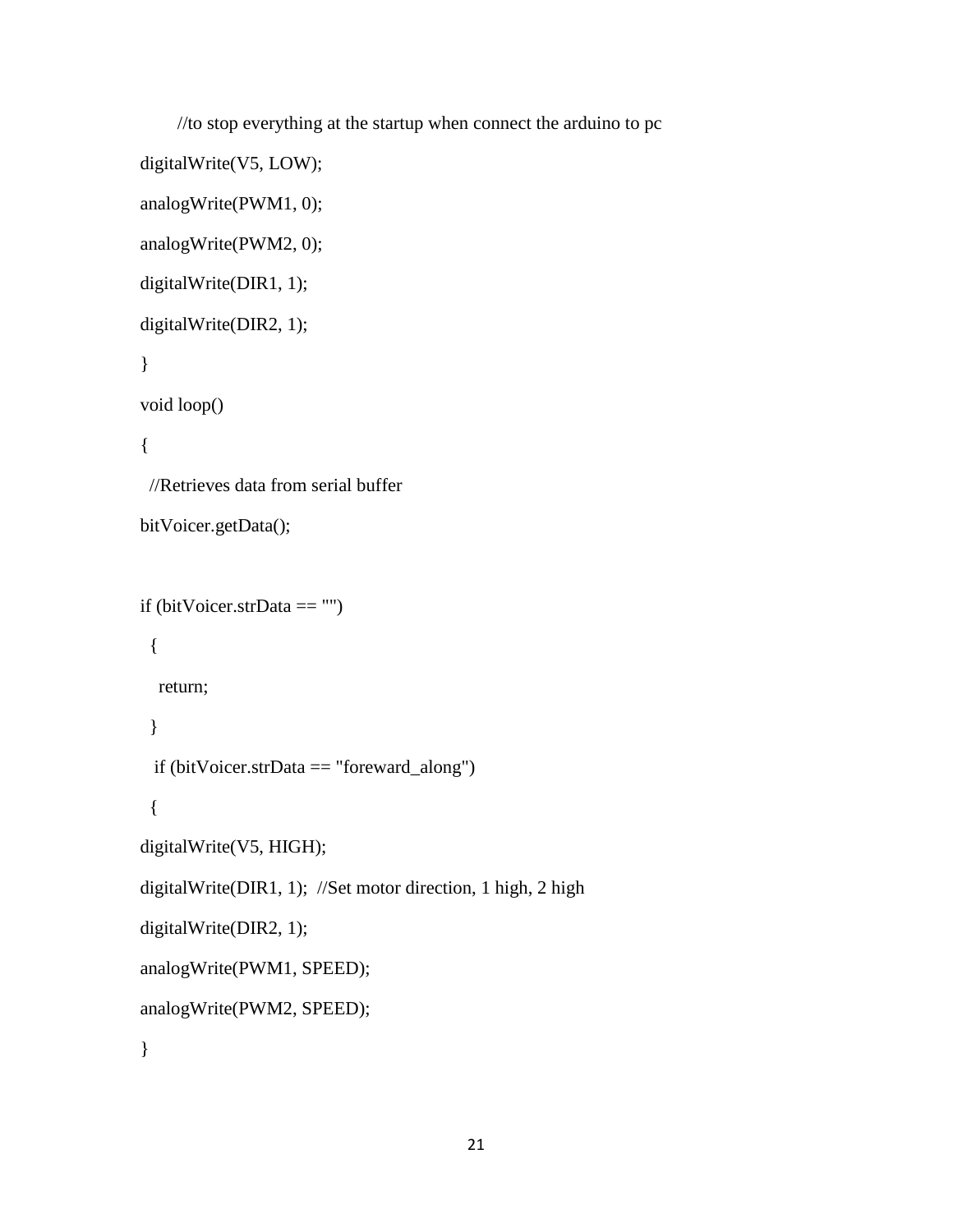```
else if (bitVoicer.strData == "foreward_one_meter")
  {
digitalWrite(V5, HIGH);
digitalWrite(DIR1, 1); //Set motor direction, 1 high, 2 high
digitalWrite(DIR2, 1); 
analogWrite(PWM1, SPEED);
analogWrite(PWM2, SPEED);
         delay(2000);
analogWrite(PWM1, 0);
analogWrite(PWM2, 0);
bitVoicer.strData = "stop";
}
else if (bitVoicer.strData == "foreward_three_meters")
  {
digitalWrite(V5, HIGH);
digitalWrite(DIR1, 1); //Set motor direction, 1 high, 2 high
digitalWrite(DIR2, 1); 
analogWrite(PWM1, SPEED);
analogWrite(PWM2, SPEED);
         delay(6000);
analogWrite(PWM1, 0);
analogWrite(PWM2, 0);
bitVoicer.strData = "stop";
}
```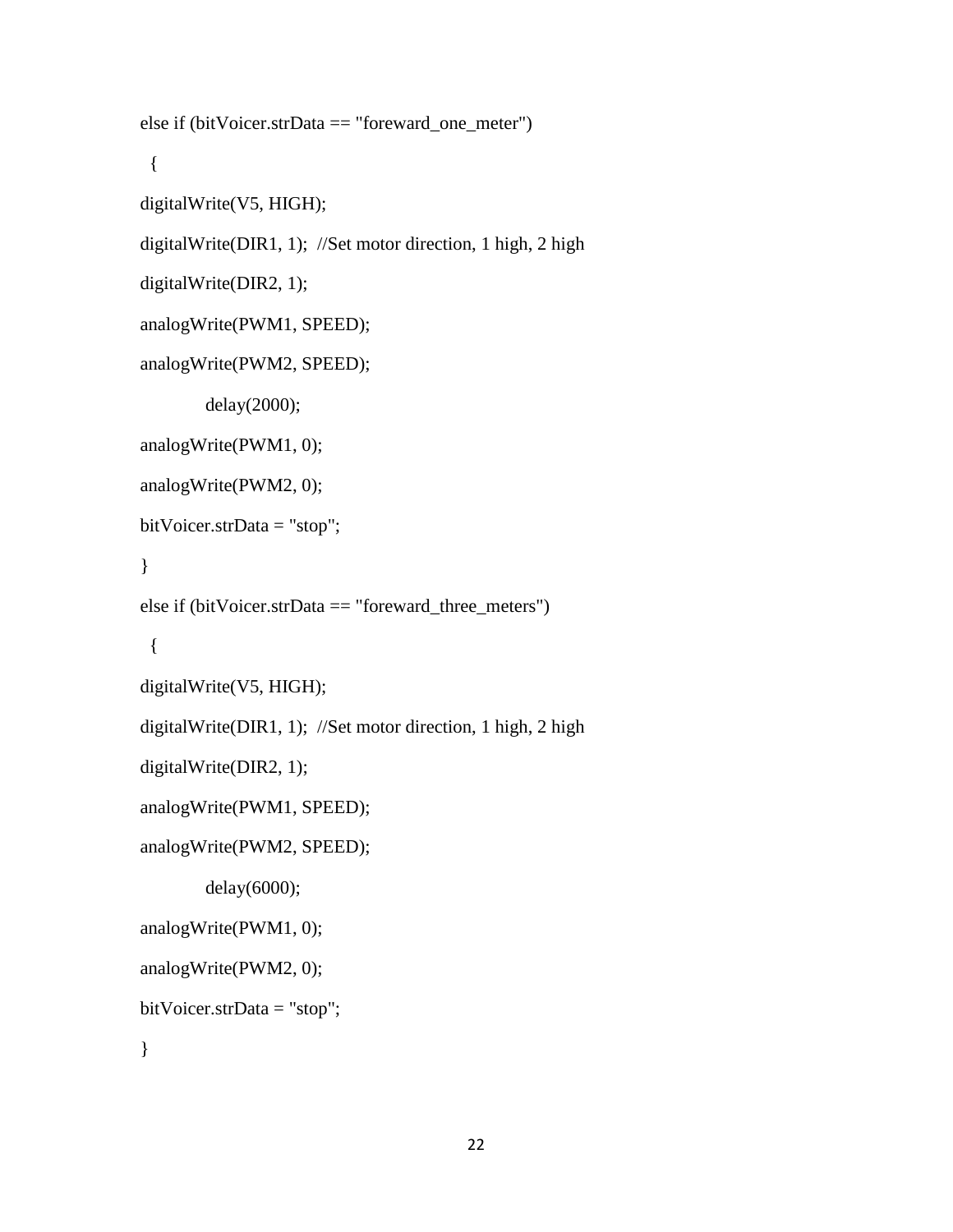```
else if (bitVoicer.strData == "foreward_ten_meters")
  {
digitalWrite(V5, HIGH);
digitalWrite(DIR1, 1); //Set motor direction, 1 high, 2 high
digitalWrite(DIR2, 1); 
analogWrite(PWM1, SPEED);
analogWrite(PWM2, SPEED);
         delay(20000);
analogWrite(PWM1, 0);
analogWrite(PWM2, 0);
bitVoicer.strData = "stop";
}
else if (bitVoicer.strData == "backward_along")
  {
digitalWrite(V5, HIGH);
digitalWrite(DIR1, 0); //Set motor direction, 1 low, 2 low
digitalWrite(DIR2, 0); 
analogWrite(PWM1, SPEED);
analogWrite(PWM2, SPEED);
  }
else if (bitVoicer.strData == "backward_one_meter")
  {
digitalWrite(V5, HIGH);
digitalWrite(DIR1, 0); //Set motor direction, 1 low, 2 low
digitalWrite(DIR2, 0);
```

```
23
```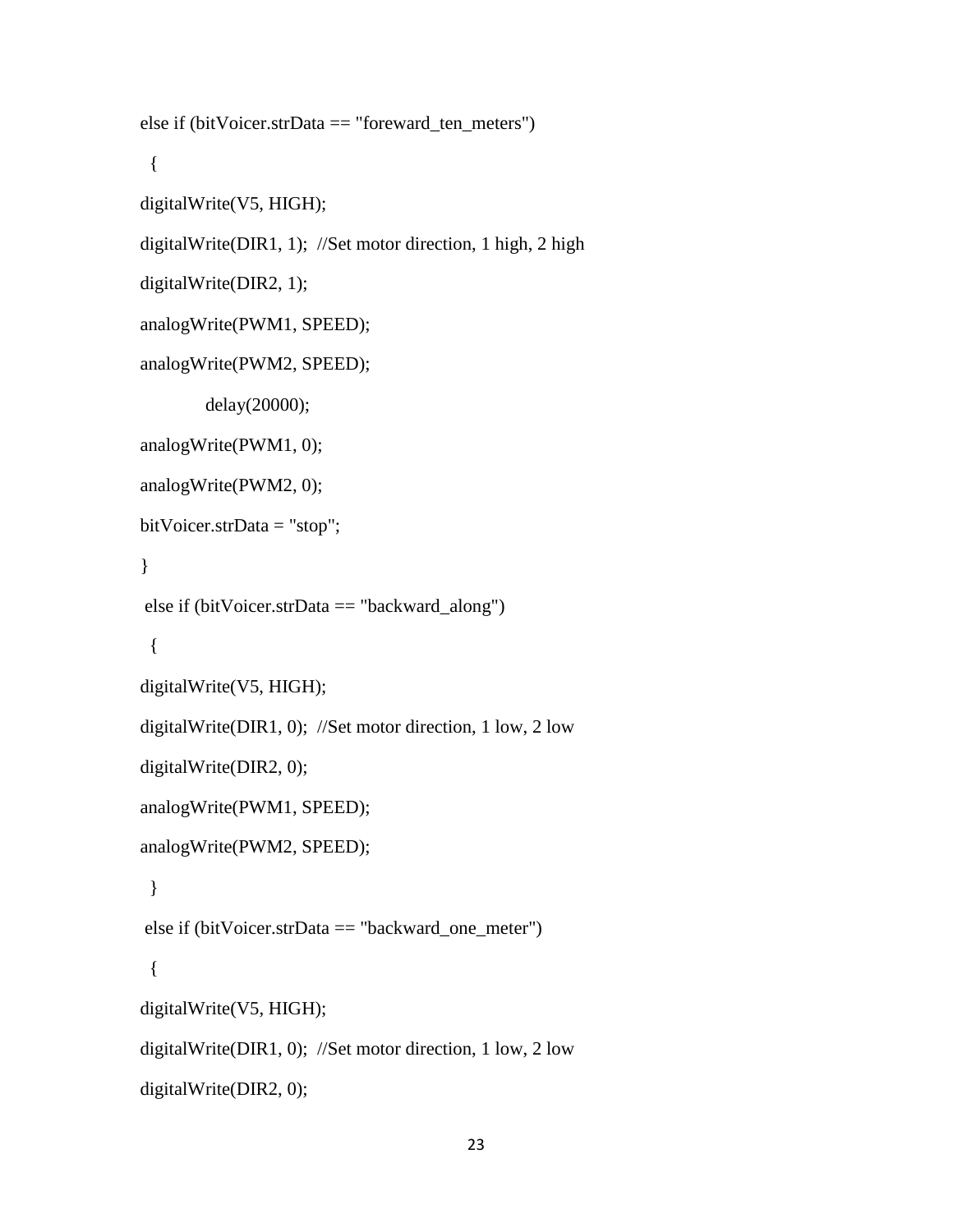```
analogWrite(PWM1, SPEED);
analogWrite(PWM2, SPEED);
     delay(2000);
analogWrite(PWM1, 0);
analogWrite(PWM2, 0);
bitVoicer.strData = "stop";
  }
  else if (bitVoicer.strData == "turn_right_ninety_degree")
   {
digitalWrite(V5, HIGH);
digitalWrite(DIR1, 1); //Set motor direction, 1 low, 2 low
digitalWrite(DIR2, 0); 
analogWrite(PWM1, SPEED);
analogWrite(PWM2, SPEED);
     delay(1000);
analogWrite(PWM1, 0);
analogWrite(PWM2, 0);
(bitVoicer.strData = "stop");
     }
  else if (bitVoicer.strData == "turn_right_forty_five_degree")
   {
digitalWrite(V5, HIGH);
digitalWrite(DIR1, 1); //Set motor direction, 1 low, 2 low
digitalWrite(DIR2, 0); 
analogWrite(PWM1, SPEED);
```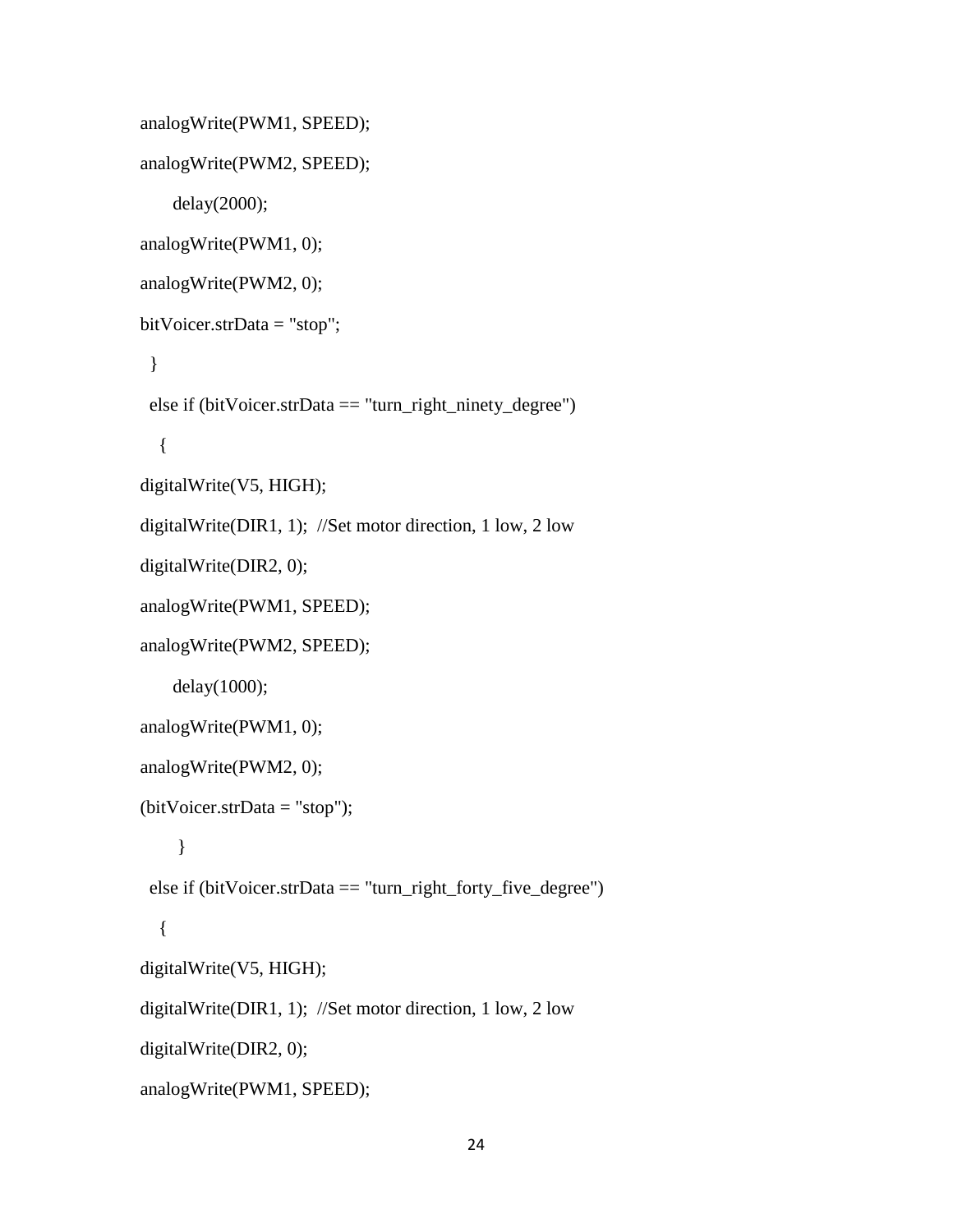```
analogWrite(PWM2, SPEED);
     delay(500);
analogWrite(PWM1, 0);
analogWrite(PWM2, 0);
(bitVoicer.strData = "stop");
     }
  else if (bitVoicer.strData == "turn_right_hundred_eighty_degree")
   {
digitalWrite(V5, HIGH);
digitalWrite(DIR1, 1); //Set motor direction, 1 low, 2 low
digitalWrite(DIR2, 0); 
analogWrite(PWM1, SPEED);
analogWrite(PWM2, SPEED);
     delay(2000);
analogWrite(PWM1, 0);
analogWrite(PWM2, 0);
(bitVoicer.strData = "stop");
     }
else if (bitVoicer.strData == "turn_left_ninety_degree")
  {
digitalWrite(V5, HIGH);
```
digitalWrite(DIR1, 0); //Set motor direction, 1 low, 2 high

digitalWrite(DIR2, 1);

```
analogWrite(PWM1, SPEED);
```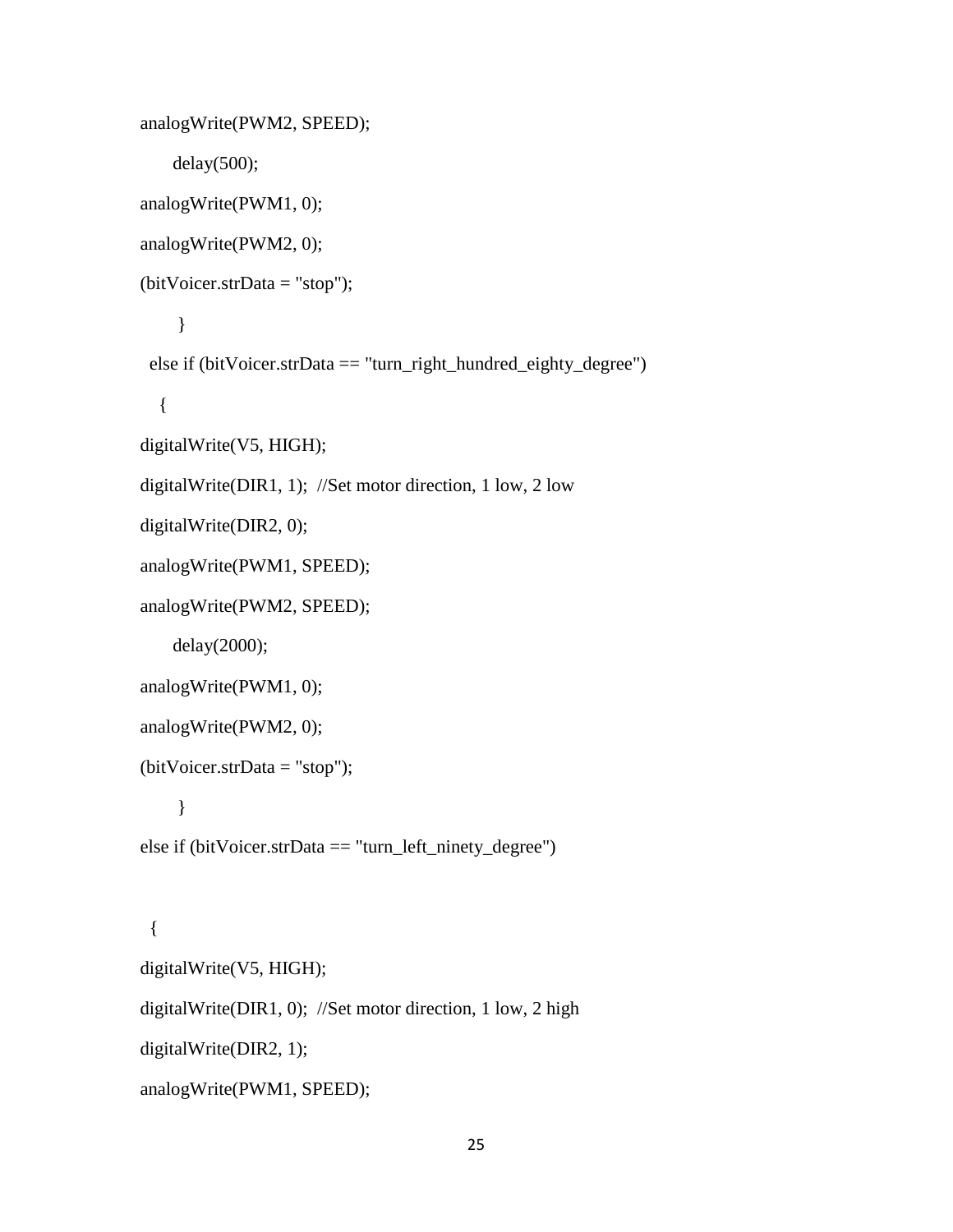```
analogWrite(PWM2, SPEED);
     delay(1000);
analogWrite(PWM1, 0);
analogWrite(PWM2, 0);
bitVoicer.strData = "stop";
}
else if (bitVoicer.strData == "turn_left_forty_five_degree")
  {
digitalWrite(V5, HIGH);
digitalWrite(DIR1, 0); //Set motor direction, 1 low, 2 high
digitalWrite(DIR2, 1); 
analogWrite(PWM1, SPEED);
analogWrite(PWM2, SPEED);
     delay(500);
analogWrite(PWM1, 0);
analogWrite(PWM2, 0);
bitVoicer.strData = "stop";
}
else if (bitVoicer.strData == "turn_left_hundred_eighty_degree")
{digitalWrite(V5, HIGH);
digitalWrite(DIR1, 0); //Set motor direction, 1 low, 2 high
digitalWrite(DIR2, 1); 
analogWrite(PWM1, SPEED);
analogWrite(PWM2, SPEED);
```

```
 delay(2000);
```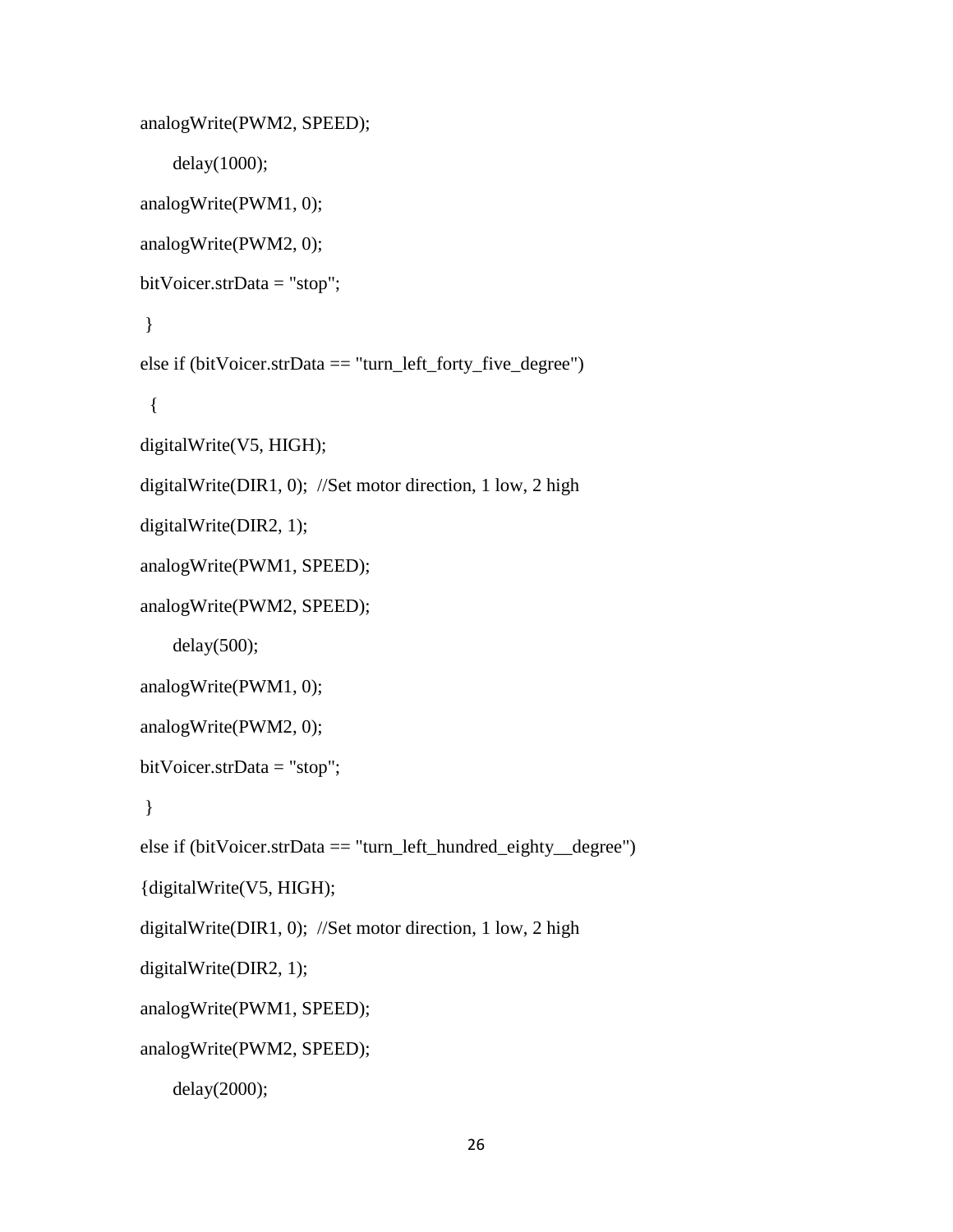```
analogWrite(PWM1, 0);
analogWrite(PWM2, 0);
bitVoicer.strData = "stop";
}
else if (bitVoicer.strData == "exit_from_right")
  {
digitalWrite(V5, HIGH);
digitalWrite(DIR1, 1); //Set motor direction, 1 low, 2 low
digitalWrite(DIR2, 0); 
analogWrite(PWM1, SPEED);
analogWrite(PWM2, SPEED);
     delay(1000);
analogWrite(PWM1, 0);
analogWrite(PWM2, 0);
(bitVoicer.strData = "stop");
digitalWrite(V5, HIGH);
digitalWrite(DIR1, 1); //Set motor direction, 1 high, 2 high
digitalWrite(DIR2, 1); 
analogWrite(PWM1, SPEED);
analogWrite(PWM2, SPEED);
         delay(2000);
analogWrite(PWM1, 0);
analogWrite(PWM2, 0);
bitVoicer.strData = "stop";
digitalWrite(V5, HIGH);
```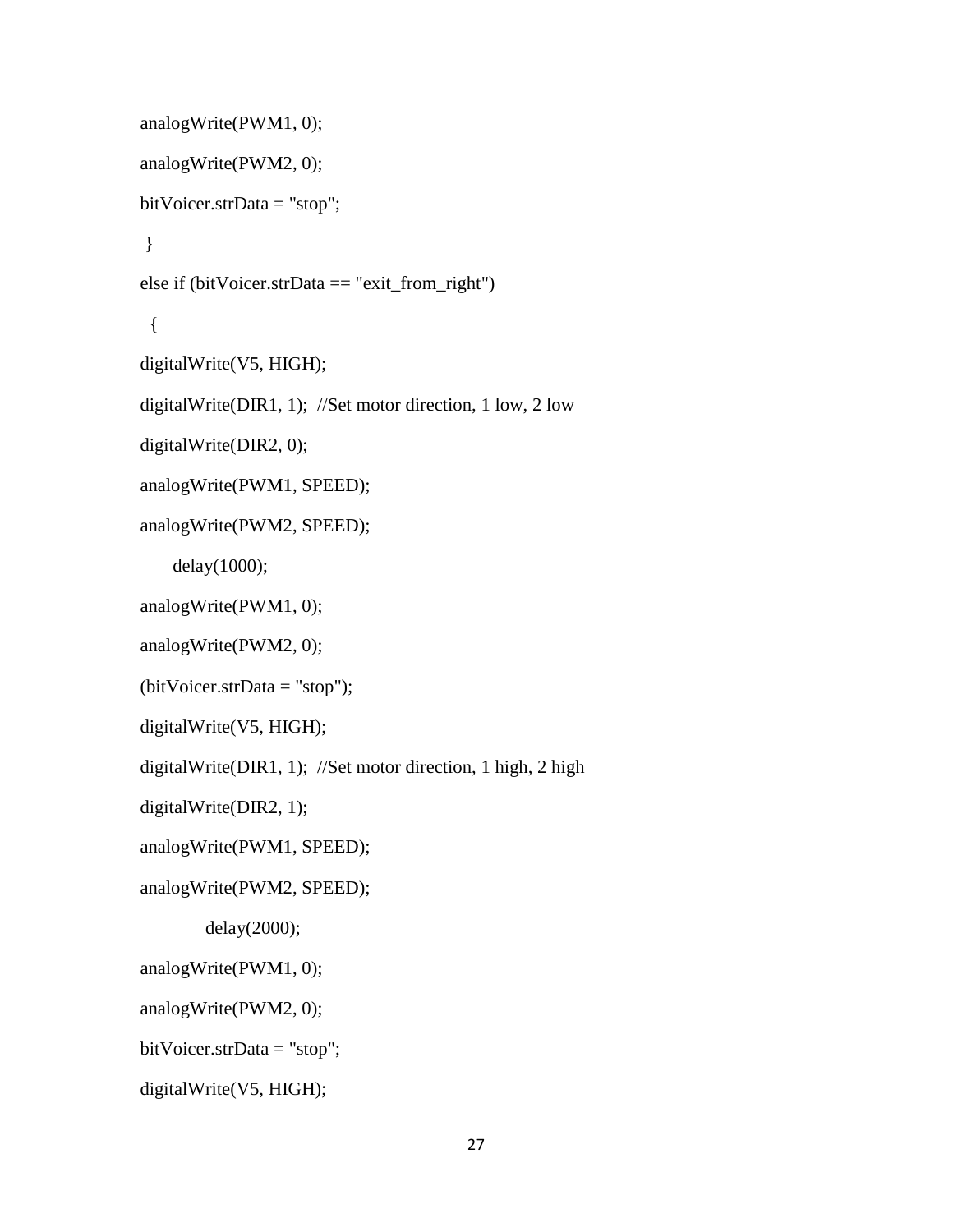```
digitalWrite(DIR1, 0); //Set motor direction, 1 low, 2 high
digitalWrite(DIR2, 1); 
analogWrite(PWM1, SPEED);
analogWrite(PWM2, SPEED);
     delay(1000);
analogWrite(PWM1, 0);
analogWrite(PWM2, 0);
bitVoicer.strData = "stop";
}
else if (bitVoicer.strData == "exit_from_left")
{
digitalWrite(V5, HIGH);
digitalWrite(DIR1, 0); //Set motor direction, 1 low, 2 high
digitalWrite(DIR2, 1); 
analogWrite(PWM1, SPEED);
analogWrite(PWM2, SPEED);
     delay(1000);
analogWrite(PWM1, 0);
analogWrite(PWM2, 0);
bitVoicer.strData = "stop";
digitalWrite(V5, HIGH);
digitalWrite(DIR1, 1); //Set motor direction, 1 high, 2 high
digitalWrite(DIR2, 1); 
analogWrite(PWM1, SPEED);
analogWrite(PWM2, SPEED);
```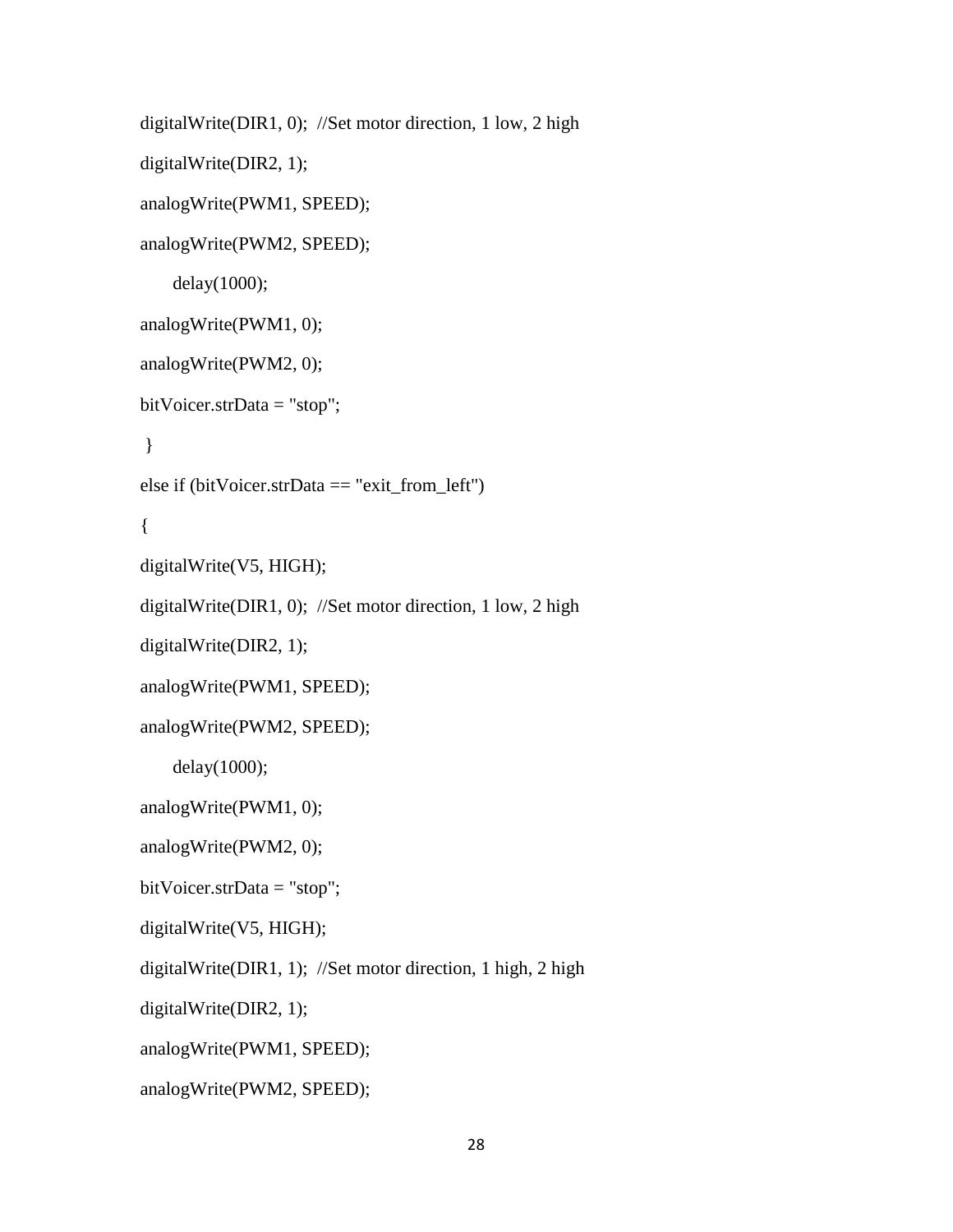delay(2000);

```
analogWrite(PWM1, 0);
```

```
analogWrite(PWM2, 0);
```

```
bitVoicer.strData = "stop";
```

```
digitalWrite(V5, HIGH);
```

```
digitalWrite(DIR1, 1); //Set motor direction, 1 low, 2 low
```

```
digitalWrite(DIR2, 0);
```

```
analogWrite(PWM1, SPEED);
```

```
analogWrite(PWM2, SPEED);
```
delay(1000);

```
analogWrite(PWM1, 0);
```

```
analogWrite(PWM2, 0);
```

```
(bitVoicer.strData = "stop");
```

```
}
```

```
else if (bitVoicer.strData == "stop")
```

```
{
```

```
digitalWrite(V5, LOW);
```

```
analogWrite(PWM1, 0);
```

```
analogWrite(PWM2, 0);
```
digitalWrite(DIR1, 0); //Set motor direction, 1 low, 2 low

```
digitalWrite(DIR2, 0);
```

```
 }
```
}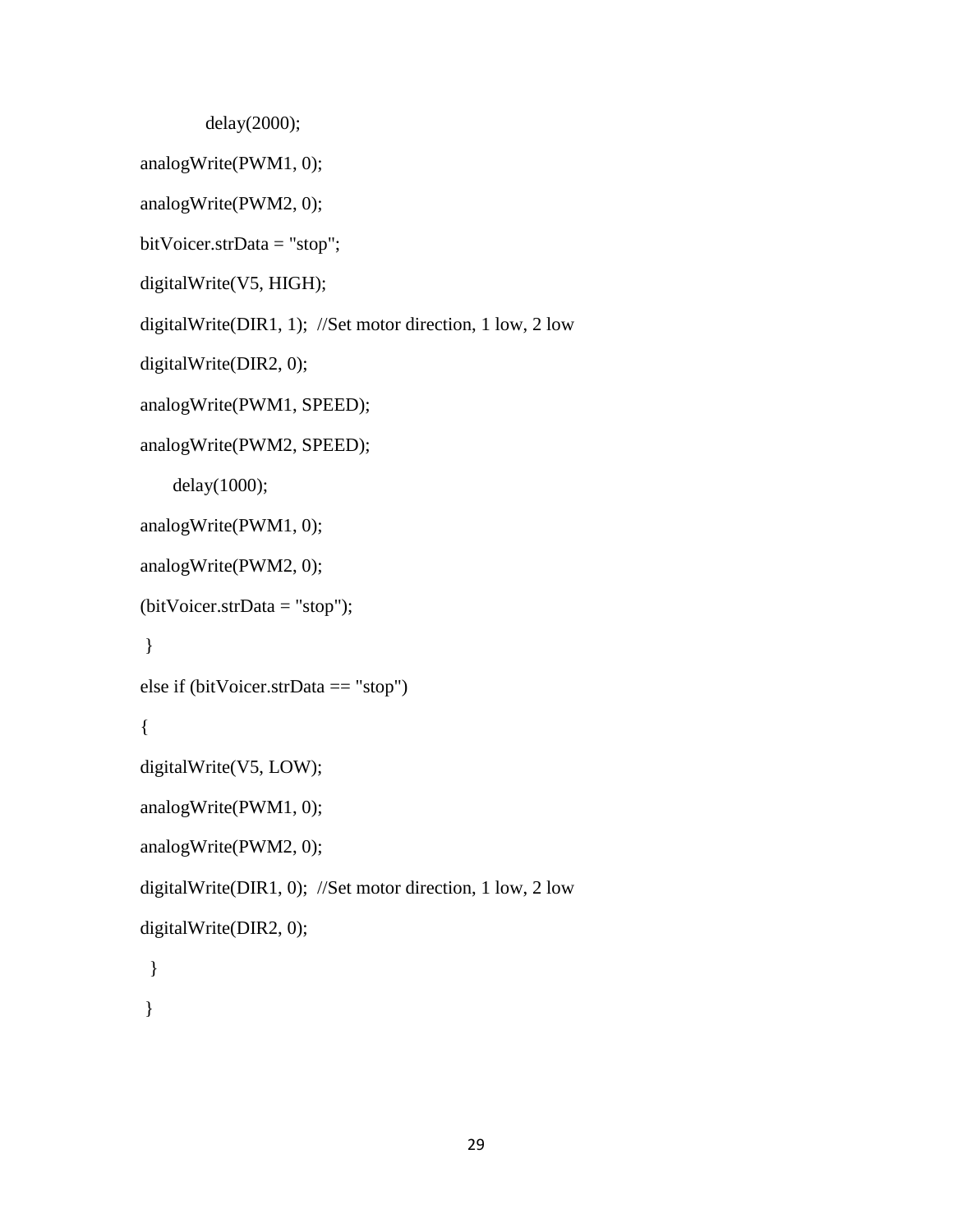## <span id="page-38-0"></span>**Appendix B: wheelchair design**



# <span id="page-38-1"></span>**Appendix C: wheelchair batteries**

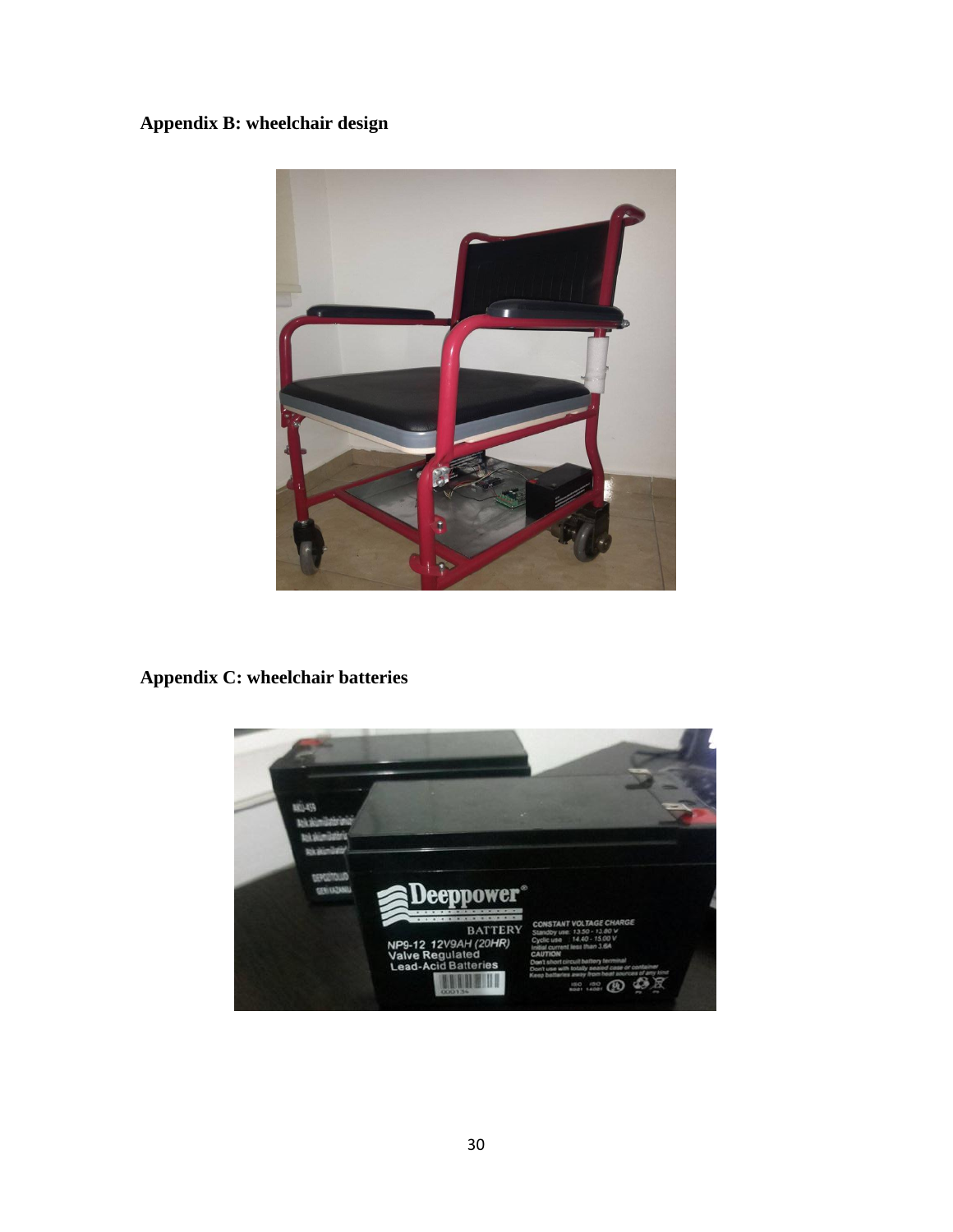# <span id="page-39-0"></span>**Appendix D: dual H-bridge motor driver**

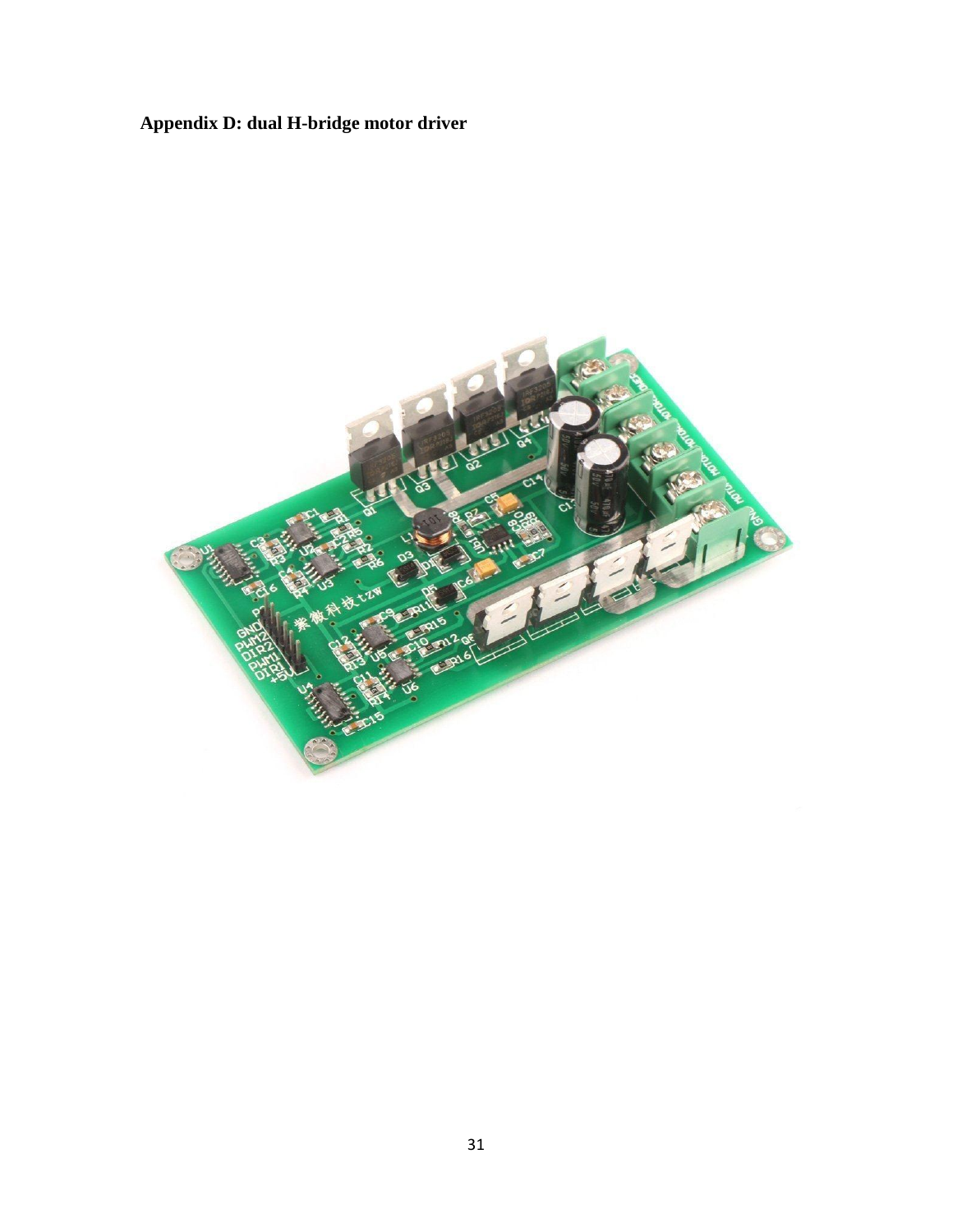# <span id="page-40-0"></span>**Appendix E: wheel bearing**



**Appendix F: Prototype circuit**

<span id="page-40-1"></span>